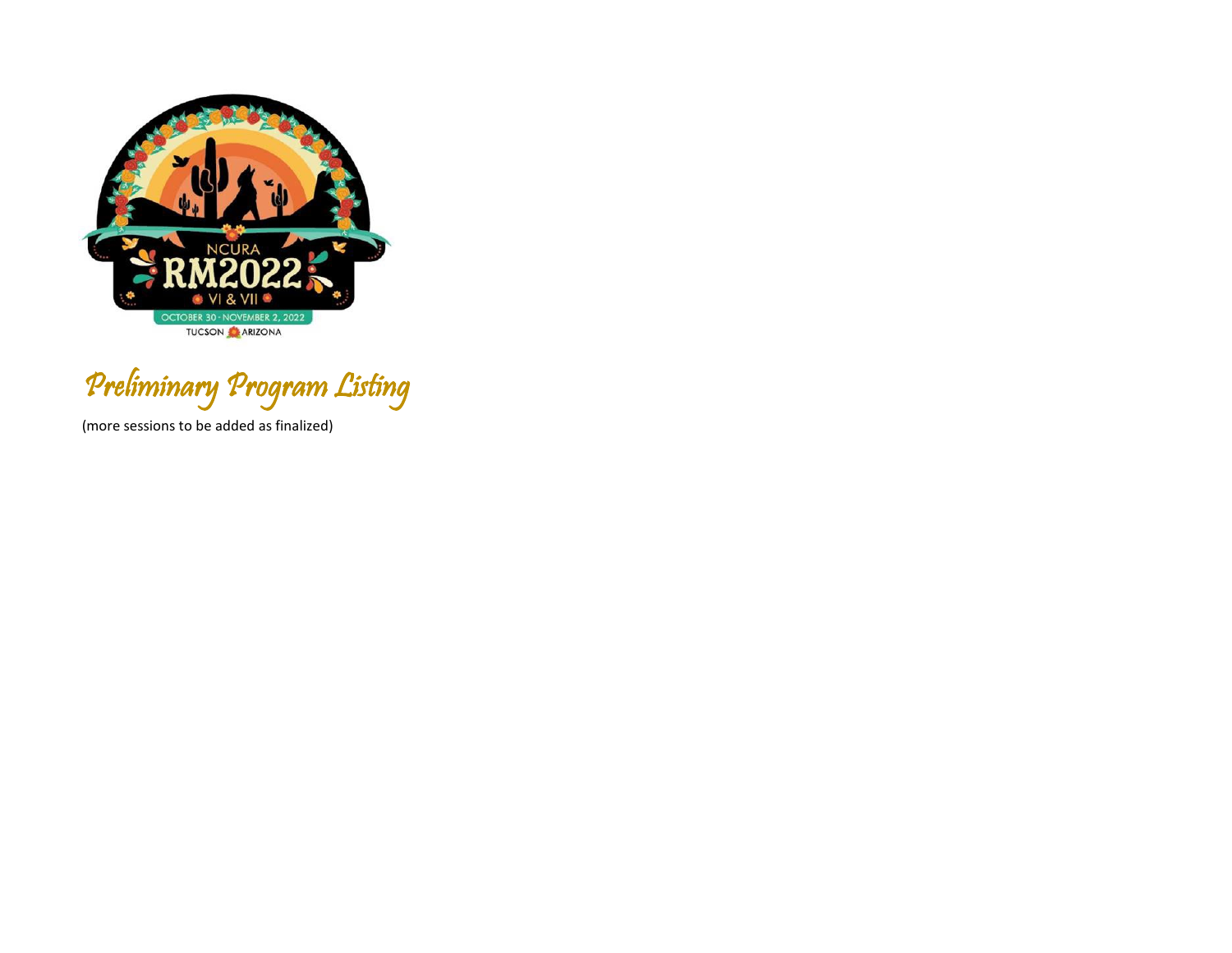|                                 |                   |         | Workshops - Sunday, October 30, 2022 (Available for additional \$100/workshop) |                                   |                             |               |                     |                  |
|---------------------------------|-------------------|---------|--------------------------------------------------------------------------------|-----------------------------------|-----------------------------|---------------|---------------------|------------------|
| AM Workshop: 8:30 AM - 12:00 PM |                   |         |                                                                                |                                   |                             |               |                     |                  |
| PM Workshop: 1:15 PM - 4:45 PM  |                   |         |                                                                                |                                   |                             |               |                     |                  |
|                                 | <b>Session</b>    | Session |                                                                                |                                   |                             | Lead          | Co-                 | Co-              |
| <b>Title</b>                    | <b>Type</b>       | Level   | <b>Session Description</b>                                                     | <b>Learning Objectives</b>        | Prerequisites               | Presenter     | Presenter           | <b>Presenter</b> |
|                                 |                   |         | Big, medium, or small research institutions, we all share common               |                                   |                             |               |                     |                  |
|                                 |                   |         | challenges. One of the biggest is how to support and partner with              |                                   |                             |               |                     |                  |
|                                 |                   |         | departments to manage awards during the life of the award.                     |                                   |                             |               |                     |                  |
|                                 |                   |         | Understanding and communicating sponsor terms and conditions as                |                                   |                             |               |                     |                  |
|                                 |                   |         | well as the reporting requirements early in the award helps make               |                                   | Some                        |               |                     |                  |
|                                 |                   |         | closeout quick and less contentious. It can also limit risk. This              |                                   | knowledge of                |               |                     |                  |
| <b>Basics of Post Award</b>     |                   |         | workshop will cover parts of the Uniform Guidance and how to apply             |                                   | Post Award                  |               | Fran                |                  |
| Administration or Don't         |                   |         | them, challenges with various sponsors, dealing with audits and some           |                                   | operations will Tim Reuter, |               | Visconti,           |                  |
| We Just Catch That at           | PM                |         | case studies of real-life examples. Bring your questions, challenges,          |                                   | be helpful, but Stanford    |               | Boston              |                  |
| Closeout?                       | Workshop Beginner |         | and even some solutions to share.                                              |                                   | not required.               | University    | College             |                  |
|                                 |                   |         |                                                                                | After completing this workshop,   |                             |               |                     |                  |
|                                 |                   |         | One way to organize the many important research administration                 | participants will be able to:     |                             |               |                     |                  |
|                                 |                   |         | activities is by looking at them as part of the sponsored projects             | • Articulate the activities       |                             |               |                     |                  |
|                                 |                   |         | lifecycle. The preaward phase of the lifecycle includes the                    | associated with the preaward      |                             |               |                     |                  |
|                                 |                   |         | development, institutional review, and submission of proposals to              | phase of the sponsored projects   |                             |               |                     |                  |
|                                 |                   |         | external sponsors, as well as the review, negotiation, and acceptance          | lifecycle.                        |                             |               |                     |                  |
|                                 |                   |         | of resulting awards. This workshop will provide a broad overview of            | . Communicate and apply           |                             |               |                     |                  |
|                                 |                   |         | topics that relate to fundamental preaward activities in sponsored             | general regulations applicable to |                             |               |                     |                  |
|                                 |                   |         | projects administration and is designed for those who are new to               | sponsored projects during the     |                             |               |                     |                  |
|                                 |                   |         | research administration or for those who want a refresher on basic             | preaward phase.                   |                             |               |                     |                  |
|                                 |                   |         | preaward topics.                                                               | · Mentify the elements of a       |                             |               |                     |                  |
|                                 |                   |         |                                                                                | proposal and describe their       |                             |               |                     |                  |
|                                 |                   |         | We will cover a variety of topics that impact preaward processes and           | purpose and importance.           |                             |               |                     |                  |
|                                 |                   |         | responsibilities, including applicable rules & regulations; electronic         | ·Discuss key compliance areas     |                             |               |                     |                  |
|                                 |                   |         | research administration; compliance considerations at the preaward             | that impact the pre-award         |                             |               |                     |                  |
|                                 |                   |         | stage; proposal development, review, and submission; and more. We              | phase.                            |                             |               | <b>Dennis</b>       |                  |
|                                 |                   |         | will explore how our actions during the preaward stage set us up for           | • Explain the importance of       |                             | Amanda        | Paffrath,           |                  |
|                                 |                   |         | success during the post award management of an award. Come                     | strong pre-award administration   |                             | Snyder,       | University of       |                  |
| <b>Preaward Research</b>        | AM                |         | prepared for a lively discussion and to interact, learn, and share your        | in the overall structure of       |                             | University of | Maryland            |                  |
| <b>Administration Basics</b>    | Workshop Beginner |         | experiences!                                                                   | research administration.          | None                        | Washington    | <b>College Park</b> |                  |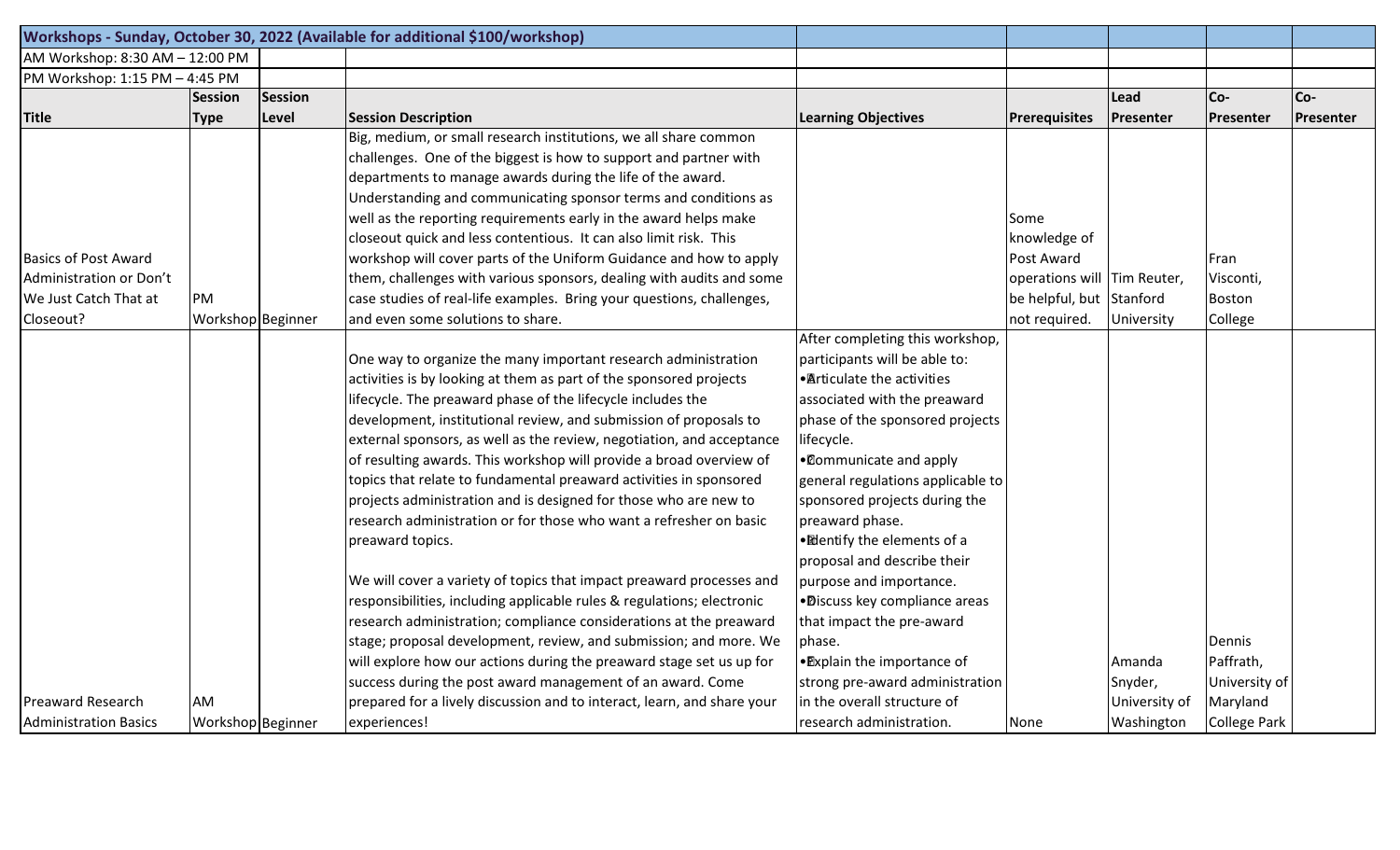|                              |                   | The role of the Departmental Research Administrator requires                                               |                                                                |                          |               |               |                   |
|------------------------------|-------------------|------------------------------------------------------------------------------------------------------------|----------------------------------------------------------------|--------------------------|---------------|---------------|-------------------|
|                              |                   | flexibility, significant communication skills, and the ability to navigate                                 |                                                                |                          |               |               |                   |
|                              |                   | ever-changing priorities and policies. Managing a Principal                                                |                                                                |                          |               |               |                   |
|                              |                   | Investigator's research portfolio involves more than just financial                                        |                                                                |                          |               |               |                   |
|                              |                   | tracking and compliance; it requires a broad understanding of research                                     |                                                                |                          |               |               |                   |
|                              |                   | operations, space and facilities management, human resources, the                                          |                                                                |                          |               |               |                   |
|                              |                   | compliance world, and communication. To effectively manage a                                               |                                                                |                          |               |               |                   |
|                              |                   | researcher's portfolio, the DRA needs to gain the trust of the                                             | Identify core competencies                                     |                          |               |               |                   |
|                              |                   | researcher, learn about the research itself, and maintain an inquisitive                                   | required of a research portfolio                               |                          |               |               |                   |
|                              |                   | approach. We will review the broad aspects of project management                                           | manager; Identify essential                                    |                          |               |               |                   |
|                              |                   | and explore some of the complex issues that may arise, including roles, compliance and operational         |                                                                |                          |               | Sandra        |                   |
|                              |                   | financial modeling, overlapping effort/scope of work, conflict of                                          | aspects of project/portfolio                                   | 1-3 years of             |               | Logue,        |                   |
| Managing a Research          |                   | interest, and collaborations. We will also review and discuss case                                         | management; Share insights and experience as a Csilla Csaplar, |                          |               | University of |                   |
| Portfolio: A Department      | AM                | studies to build on the skills required to maintain efficient and effective tools for effective management |                                                                | research                 | Stanford      | Southern      |                   |
| Perspective                  | Workshop Beginner | oversight of multiple complex portfolios.                                                                  | of complex issues                                              | administrator            | University    | California    |                   |
|                              |                   | As hiring managers, we often create a carefully mapped onboarding                                          |                                                                |                          |               |               |                   |
|                              |                   | process to welcome and guide new hires. But when you're the new                                            |                                                                |                          |               |               |                   |
|                              |                   | hire or recently promoted internal candidate into a leadership position,                                   |                                                                |                          |               |               |                   |
|                              |                   | you may find that you are onboarding yourself! Taking on new roles in                                      | • Gain exposure and insight on                                 |                          |               |               |                   |
|                              |                   | research administration with additional responsibilities can be                                            | how best to take on new roles in Attendees                     |                          |               |               |                   |
|                              |                   | daunting, hold multi-faceted new challenges, and appear without much research administration with          |                                                                | should be                |               |               |                   |
|                              |                   | direction. Where's the guidance on bridging the distance between                                           | increased responsibility •                                     | considering, in          |               |               |                   |
|                              |                   | "Where do I start?" and "Where I want to be"? Come attend an                                               | Identify strategies and resources the process of,              |                          |               |               |                   |
|                              |                   | interactive and informative workshop from three individuals in                                             | to overcome challenges and                                     | or have                  | Alexa Van     | Sylvia        | Ashley            |
|                              |                   | Research Administration leadership positions. We'll discuss the                                            | make the most of opportunities                                 | recently made            | Dalsem,       | Bradshaw,     | Stahle,           |
|                              |                   | opportunities and challenges, best practices and real-life experience,                                     | • Learn how to develop a                                       | a transition             | University of | Southern      | Colorado          |
| New Leaders: Bridging the PM |                   | Intermediate strategizing the first 90 days, and the modern-day challenge of                               | roadmap for the first 90 days in                               | into a                   | Colorado      | Utah          | <b>State</b>      |
| Beginning                    |                   | Workshop - Advanced   becoming a new leader in a remote or hybrid work environment.                        | a new position                                                 | leadership role. Boulder |               | University    | <b>University</b> |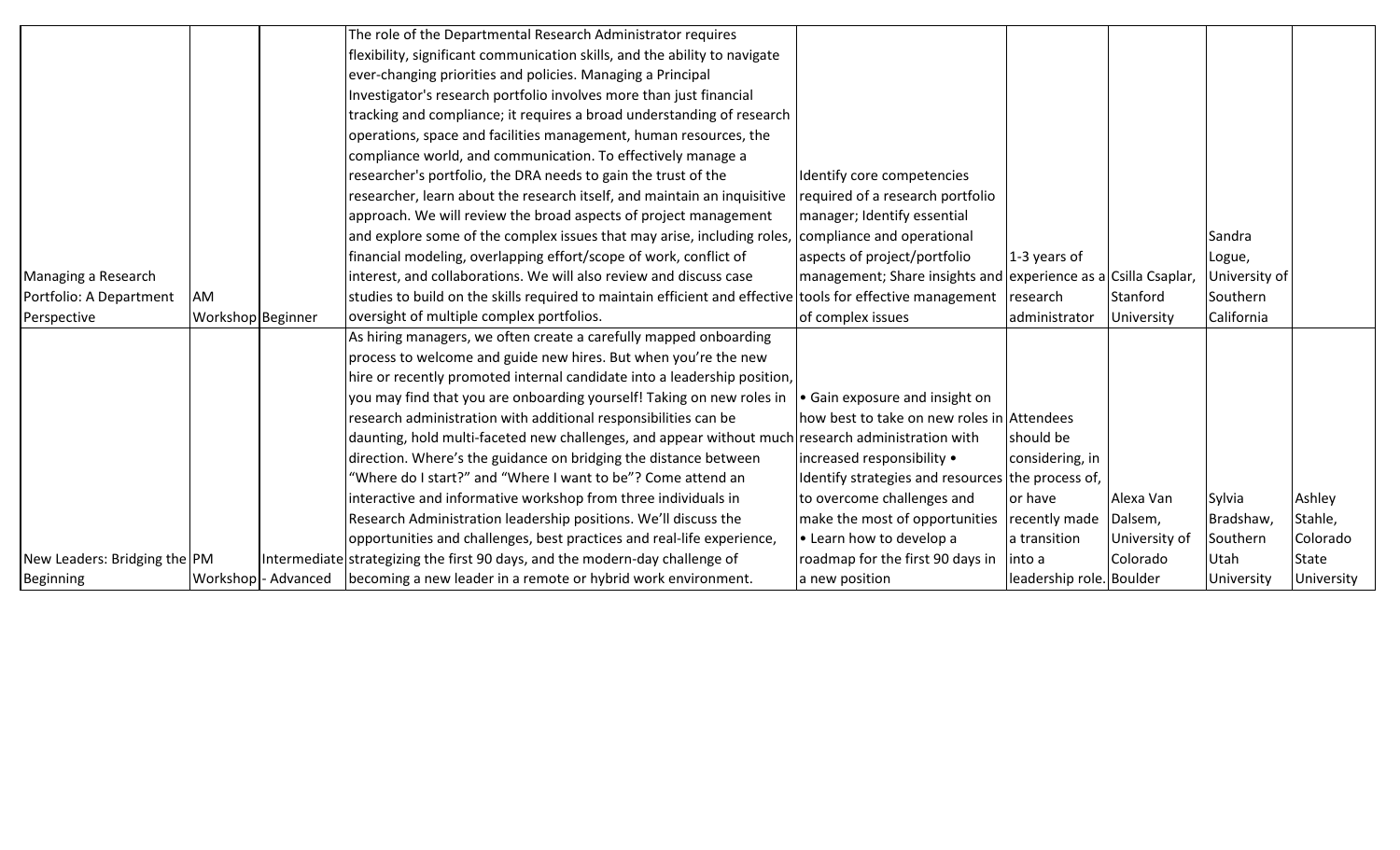| <b>Pre-Award Track</b>                                                                                                                                                |                     |                |                                                                                                                                                                                                                                                                                                                                                                                                                                                                                                                                                                                                 |                                                                                                                                                                                                                                                                                                                                   |                      |                                                                                                                 |                                                                                            |
|-----------------------------------------------------------------------------------------------------------------------------------------------------------------------|---------------------|----------------|-------------------------------------------------------------------------------------------------------------------------------------------------------------------------------------------------------------------------------------------------------------------------------------------------------------------------------------------------------------------------------------------------------------------------------------------------------------------------------------------------------------------------------------------------------------------------------------------------|-----------------------------------------------------------------------------------------------------------------------------------------------------------------------------------------------------------------------------------------------------------------------------------------------------------------------------------|----------------------|-----------------------------------------------------------------------------------------------------------------|--------------------------------------------------------------------------------------------|
|                                                                                                                                                                       | Session             | <b>Session</b> |                                                                                                                                                                                                                                                                                                                                                                                                                                                                                                                                                                                                 |                                                                                                                                                                                                                                                                                                                                   |                      |                                                                                                                 |                                                                                            |
| <b>Title</b>                                                                                                                                                          | Type                | Level          | <b>Session Description</b>                                                                                                                                                                                                                                                                                                                                                                                                                                                                                                                                                                      | <b>Learning Objectives</b>                                                                                                                                                                                                                                                                                                        | <b>Prerequisites</b> | <b>Lead Presenter</b>                                                                                           | Co-Presenter                                                                               |
| Caution! Managing Frightfully<br>Complex Subcontracts at the<br>Proposal Stage: Spine-Tingling<br>Strategies in Getting the Documents<br>You Need, When You Need Them | Concurrent          | Intermediate   | Federal opportunities are increasingly expecting principal<br>investigators to collaborate with other universities and<br>industry partners through subcontracting. These<br>subcontracts add a layer of complexity when responding to<br>funding opportunities requiring complex budgets and<br>administrative components. This presentation will focus on<br>strategies in obtaining fully compliant subcontractor<br>documents in a timely and organized fashion resulting in the<br>submission of a responsive proposal to the sponsor.                                                     | Provide guidance to help identify<br>what information is need from<br>subcontractors, share tips for<br>requesting and successfully<br>obtaining this information, share<br>our tips on how to quickly<br>transition when thing don't go as<br>planned, and provide specific<br>examples using two different<br>federal sponsors. | None                 | Joelina Peck, CRA,<br><b>Assistant Director</b><br>of Research<br>Advancement,<br>Arizona                       | Tiffany Gregory,<br>M.Ed. Senior<br>Research<br>Administrator,<br>University of<br>Arizona |
| Proposal Solicitation Spell Book:<br>Sometimes, the Scariest Monsters<br>are the Ones You Create. Frightful<br>Pitfalls and How to Avoid Them                         | Discussion Beginner |                | In this discussion group, we plan to run through a few<br>solicitations and have an interactive discussion with<br>participants about breaking down a program announcement<br>and discussing what to look out for to have a successful<br>proposal submission. We will touch on topics from due dates a solicitation and developing an eye<br>and PI eligibility to considerations that require extra<br>attention like citizenship disclosure or restriction and indirect stop a proposal so they can address<br>cost restrictions.                                                            | The goal of this discussion group is<br>to support department research<br>administrators in familiarizing<br>themselves with the components of<br>for requirements that could slow or<br>these issues with the PI and<br>institutional officer early in the<br>proposal process.                                                  | None                 | Jennifer Scerri,<br>Contract & Grant<br>Officer, Stanford<br>University                                         | Erin Kinne,<br>Contract &<br>Grant Officer,<br>Stanford<br>University                      |
| Working with the NIH Cradle to Grave Concurrent Beginner                                                                                                              |                     |                | Working with the NIH as a DRA or Central Admin, will give<br>you the basics of the NIH and we will walk you through the<br>grants process, and give you an overview of key resources<br>and websites. The program is perfect for someone new to<br>Research Administration, as well as for Research<br>Administrators seeking to expand their knowledge of era<br>commons and the NIH. The curriculum provides an overview Structure, culture, and organization.<br>of the policies and procedures essential to preparing<br>successful proposals to and managing grant awards from the<br>NIH. | Understand of the NIH overall<br>Tips and tricks to developing and<br>submitting NIH proposals<br>How to communication with the<br><b>GMS Post-Award administration.</b>                                                                                                                                                          |                      | Garrett Steed,<br>Manager PreAward Southergill,<br>University of<br>Colorado Denver<br>Anschut Medial<br>Campus | Trisha<br>Colorado State<br>University                                                     |
| Internal Proposal Deadline Policies & Discussion<br>Practices - what works, what doesn't                                                                              |                     | Intermediate   |                                                                                                                                                                                                                                                                                                                                                                                                                                                                                                                                                                                                 |                                                                                                                                                                                                                                                                                                                                   |                      | Jackie Lucas                                                                                                    | Jason Park, UCI                                                                            |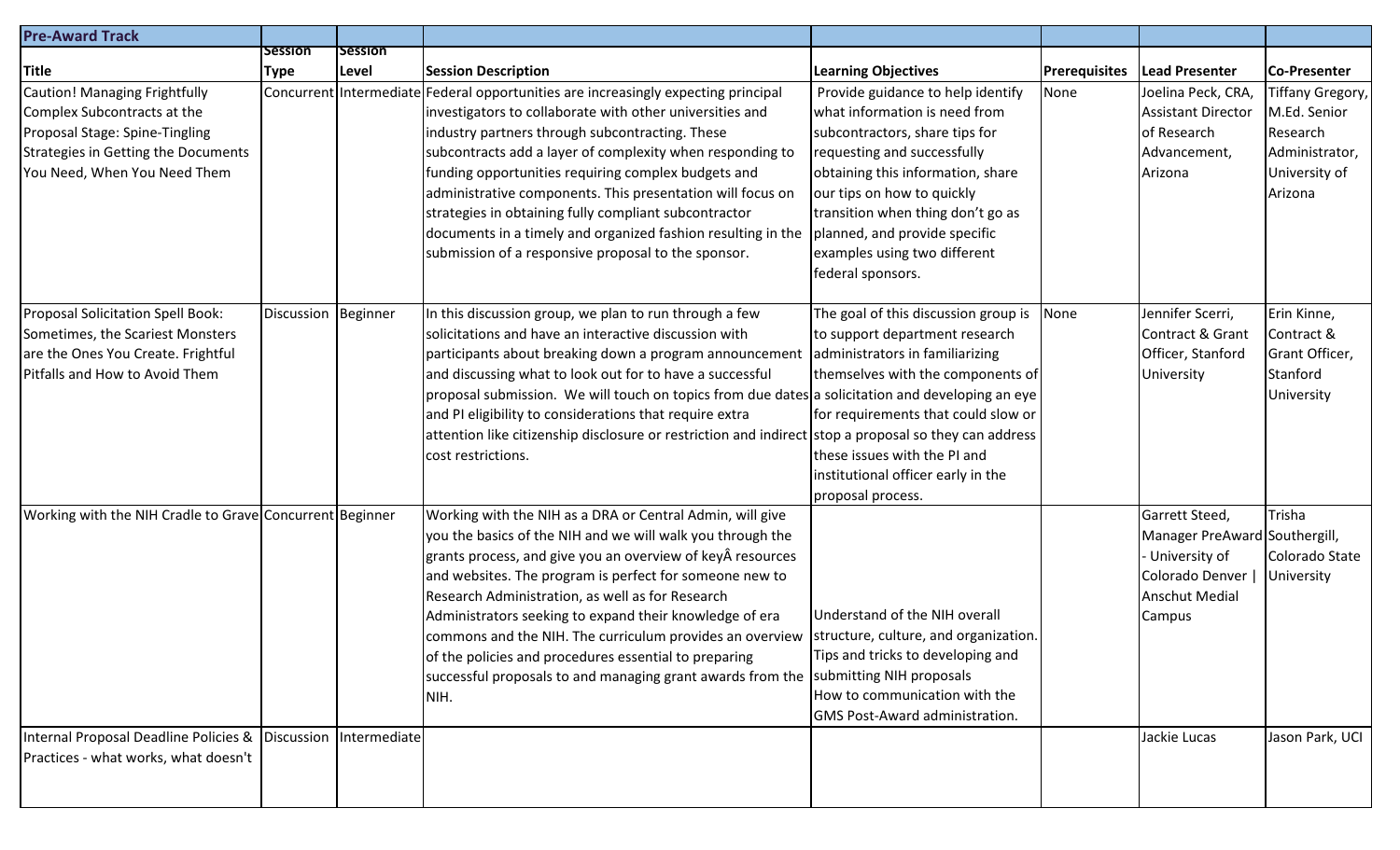|                                   |                     |                         | The Spooktacular Side of the Shared S <b>Concurrent</b> Intermediate Join us in a discussion of the implementation of a pre-award | More consistent and high-level          | None                   | Sara Rotz, MPA,                 |                  |
|-----------------------------------|---------------------|-------------------------|-----------------------------------------------------------------------------------------------------------------------------------|-----------------------------------------|------------------------|---------------------------------|------------------|
|                                   |                     |                         | shared service model, the importance of relationships with                                                                        | service potential                       |                        | CRA, Director, Pre-             |                  |
|                                   |                     |                         | key stakeholders, and lessons learned along the way. The                                                                          | <b>Current challenges</b>               |                        | <b>Award Shared</b>             |                  |
|                                   |                     |                         | focus will be on the current climate faced by research                                                                            | Relationship building                   |                        | Services, University            |                  |
|                                   |                     |                         | administrators with increased administrative burden and                                                                           |                                         |                        | of Colorado                     |                  |
|                                   |                     |                         | diminishing resources - including staffing challenges.                                                                            |                                         |                        | Anschutz                        |                  |
| A Nightmare on Spreadsheet:       |                     |                         | Concurrent Intermediate We will provide an introduction to creating an accurate                                                   | To present basic budgeting              | <b>Basic</b>           | Mikayla Madjidi,                | Howard           |
| Surviving the Pre-award Budgeting |                     |                         | budget and discuss each of the budget categories.                                                                                 | categories and strategies to allow a    | understanding Research |                                 | Bergman,         |
| Process                           |                     |                         | Specifically, we will get more in depth to explain personnel                                                                      | thorough understanding of               | of budgeting.          | Advancement                     | Director of      |
|                                   |                     |                         | inclusion, travel policies, participant support vs human                                                                          | considerations to create a budget       |                        | Administrator,                  | Research         |
|                                   |                     |                         | subjects, other costs, and "hidden" expenses such as fringe                                                                       | for sponsored projects proposals.       |                        | Arizona State                   | Advancement,     |
|                                   |                     |                         | benefits and indirect costs. An RFP will be reviewed for                                                                          |                                         |                        | University                      | Arizona State    |
|                                   |                     |                         | budget instructions; unique requrements and cost-share                                                                            |                                         |                        |                                 | University       |
|                                   |                     |                         | (matching) will also be included. The importance of a clear                                                                       |                                         |                        |                                 |                  |
|                                   |                     |                         | justification will be discussed.                                                                                                  |                                         |                        |                                 |                  |
| Fang-tastic ideas for Funding     |                     | Concurrent Intermediate | This session will provide an overview of research funding                                                                         | • Learners will be able to identify     | None                   | Rhonda Perriman                 | Elizabeth        |
| Opportunities for Investigators   |                     |                         | opportunity support at a large academic medical center and                                                                        | strategies to support investigators     |                        | PhD, Research                   | Gallagher DMA,   |
|                                   |                     |                         | a small, primarily undergraduate institution. We will provide in selecting opportunities and                                      |                                         |                        | Development                     | Director, Office |
|                                   |                     |                         | specific examples of funding opportunity messages as well as  submitting funding applications                                     |                                         |                        | Manager, Stanford               | of Research,     |
|                                   |                     |                         | strategies employed to support our investigators. We will                                                                         | • Learners will be able to identify     |                        | School of Medicine Saint Mary's |                  |
|                                   |                     |                         | also discuss fundamental rules and guidelines related to                                                                          | skills for managing investigators'      |                        |                                 | College of       |
|                                   |                     |                         | funding success across multiple types of institutions and                                                                         | expectations and developing             |                        |                                 | California       |
|                                   |                     |                         | funding opportunities.                                                                                                            | successful partnerships with            |                        |                                 |                  |
|                                   |                     |                         |                                                                                                                                   | investigators                           |                        |                                 |                  |
| NSPM-33 of the Living DPI         | Concurrent Beginner |                         | Research administrators can ready their institution to use the Participants will understand what a                                |                                         |                        | Lori Ann Schultz,               |                  |
|                                   |                     |                         | most widely available DPI for individuals: Open Researcher                                                                        | DPI is, and isn't. Participants will be |                        | <b>Assistant Vice</b>           |                  |
|                                   |                     |                         | and Contributor ID (orcid.org) as it becomes a common                                                                             | able to define an ORCID and             |                        | President of                    |                  |
|                                   |                     |                         | requirement in research management systems, and is                                                                                | understand how information in           |                        | Research                        |                  |
|                                   |                     |                         | referenced as a solution for the recent OSTP Guidance on                                                                          | populated and shared in an ORCID        |                        | Intelligence,                   |                  |
|                                   |                     |                         | NSPM-33. ORCID iDs are unique identifiers for researchers -                                                                       | record. Participants will               |                        | University of                   |                  |
|                                   |                     |                         | their iD is their digital name and their ORCID record is a hub                                                                    | understand how the OSTP NSPM-33         |                        | Arizona                         |                  |
|                                   |                     |                         | storing connections to their activities. The presentation will                                                                    | guidance and ORCID intersect.           |                        |                                 |                  |
|                                   |                     |                         | demonstrate ORCID use by funders and research institutions                                                                        |                                         |                        |                                 |                  |
|                                   |                     |                         | and discuss how ORCID use can help comply with research                                                                           |                                         |                        |                                 |                  |
|                                   |                     |                         | security requirements, including timely updates to NSPM-33                                                                        |                                         |                        |                                 |                  |
|                                   |                     |                         | guidance and agency requirements.                                                                                                 |                                         |                        |                                 |                  |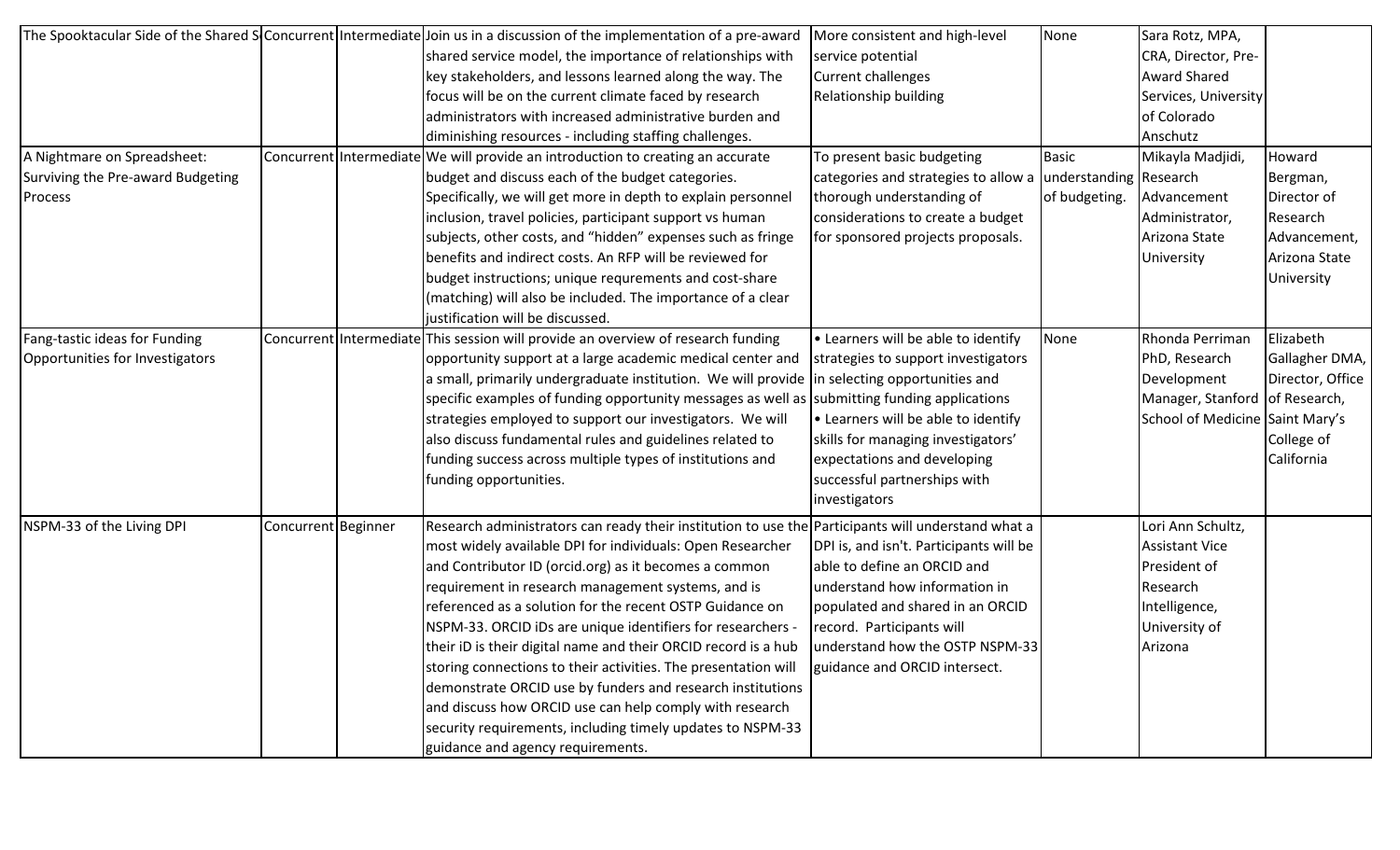| Pre-Award Onboarding: From Ghastly Discussion Beginner |  | In a survey by Gallup, only 12% responded that their                                 |                                              |                 | Tricia Callahan,                    | Lael Gray,              |
|--------------------------------------------------------|--|--------------------------------------------------------------------------------------|----------------------------------------------|-----------------|-------------------------------------|-------------------------|
| to Great                                               |  | employer did a great job of on-boarding new hires. Research                          |                                              |                 | Senior Research                     | Administrative          |
|                                                        |  | shows that a majority of organizations focus on paperwork                            |                                              |                 | Education &                         | Manager,                |
|                                                        |  | rather than on people and performance, leading to job                                |                                              |                 | Information                         | Washington              |
|                                                        |  | dissatisfaction from the outset. Join us as we share ideas and                       |                                              |                 | Officer, Colorado                   | <b>State University</b> |
|                                                        |  | resources for developing a pre-award on-boarding toolkit                             |                                              |                 | <b>State University</b>             |                         |
|                                                        |  | that's sure to move your onboarding from ghastly to great.                           |                                              |                 |                                     |                         |
| The Terrifying Task of Taming Large,                   |  | Concurrent Intermediate Large, complex, strategic (LCS) proposals often require more | Identify when a solicitation may             | Some            | Shana McClelland,                   | Vince Borleske,         |
| Complex, Strategic Proposals                           |  | advanced understanding and ability than typical research                             | meet the definition of a large,              | experience      | Manager, Training   Director,       |                         |
|                                                        |  | proposals. Such proposals are often inter-, multi-, or cross-                        | complex, or strategic proposal,              | working on      | & Development,                      | Engineering             |
|                                                        |  | disciplinary, may involve significant collaboration with other                       | what institutional resources may be proposal |                 | Sponsored Projects Research         |                         |
|                                                        |  | departments, colleges, and institutions, and require more                            | available to a research                      | development     | Services, University Administration |                         |
|                                                        |  | time, preparation, and resources than typical research                               | administrator working on such a              | or submission   | of Arizona                          | Services,               |
|                                                        |  | proposals. While research development and proposal                                   | proposal, and what role(s) the               | of proposals as |                                     | College of              |
|                                                        |  | enhancement services offering support to these teams are                             | research administrator may play in           |                 |                                     | Engineering,            |
|                                                        |  | becoming more and more common, research administrators                               | proposal development and                     | departmental    |                                     | University of           |
|                                                        |  | are increasingly called on to assist with proposal                                   | submission.                                  | or college-     |                                     | Arizona                 |
|                                                        |  | coordination, budget development, internal process                                   | Read and identify key features of a          | level research  |                                     |                         |
|                                                        |  | navigation, and documentation requirements for these labor                           | large, complex, or strategic                 | administrator.  |                                     |                         |
|                                                        |  | intensive projects.                                                                  | proposal solicitations, identify what        |                 |                                     |                         |
|                                                        |  | What do you do when you're called on to support a LCS                                | questions to ask and identify                |                 |                                     |                         |
|                                                        |  | proposal as a department or college-level research                                   | strategies for managing                      |                 |                                     |                         |
|                                                        |  | administrator? How do you know where to start and what                               | institutional involvement to provide         |                 |                                     |                         |
|                                                        |  | your role will be?                                                                   | quality support for these proposals.         |                 |                                     |                         |
|                                                        |  | This session will explore how LCS proposals are typically                            |                                              |                 |                                     |                         |
|                                                        |  | defined by universities, what features are indicative of a LCS                       |                                              |                 |                                     |                         |
|                                                        |  | proposal, specific roles and responsibilities involved in                            |                                              |                 |                                     |                         |
|                                                        |  | managing LCS proposal opportunities, how and when to                                 |                                              |                 |                                     |                         |
|                                                        |  | identify and request additional support/resources, and                               |                                              |                 |                                     |                         |
|                                                        |  | identify additional learning and development opportunities.                          |                                              |                 |                                     |                         |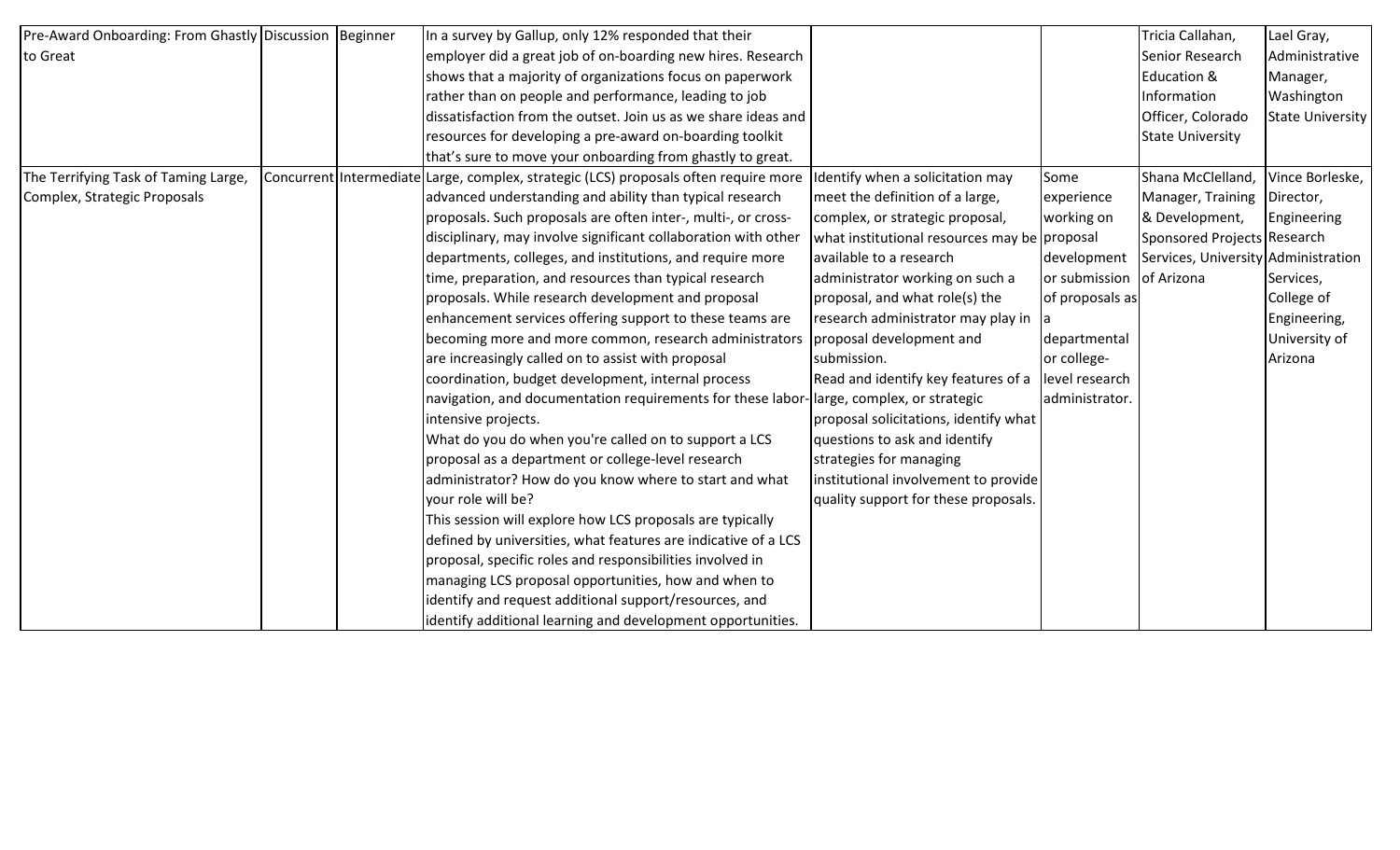| <b>Post-Award Track</b>          |                |              |                                                                                                    |                              |                                     |               |                  |
|----------------------------------|----------------|--------------|----------------------------------------------------------------------------------------------------|------------------------------|-------------------------------------|---------------|------------------|
|                                  | <b>Session</b> |              |                                                                                                    |                              |                                     |               | Co-              |
| <b>Title</b>                     | <b>Type</b>    |              | <b>Session Level Session Description</b>                                                           | <b>Learning Objectives</b>   | <b>Prerequisites Lead Presenter</b> | Co-Presenter  | <b>Presenter</b> |
|                                  |                |              | centralized processes for both Pre and Post award                                                  |                              |                                     |               |                  |
|                                  |                |              | operations. In this presentation, the presenters will share                                        |                              |                                     |               |                  |
|                                  |                |              | their own experiences leading these efforts and discuss the                                        |                              | Megan Vu, Pre-                      | Joyce Penh,   |                  |
|                                  |                |              | barriers encountered while keeping the focus on the team's                                         |                              | Awards                              | Post-Awards   |                  |
| Centralization of pre and post   |                |              | mission to serve the School's faculty by streamlining services                                     |                              | Contracts and                       | Contracts and |                  |
| award: the journey of building a |                |              | and improving operations, supporting each other on complex                                         |                              | Grants                              | Grants        |                  |
| cohesive and collaborative       | Concurren      |              | and challenging tasks, and fostering professional growth.                                          |                              | Supervisor UC                       | Supervisor UC |                  |
| research administration team     |                | Intermediate |                                                                                                    |                              | llrvine                             | <i>Irvine</i> |                  |
|                                  |                |              | Do you struggle with cost transfers? Do you like dinosaurs? If                                     |                              |                                     |               |                  |
|                                  |                |              | so, then this is the session for you! While cost transfers are a                                   | Participants will learn:     |                                     |               |                  |
|                                  |                |              | necessary tool in research administration, things can get                                          | 1. How to identify which     |                                     |               |                  |
|                                  |                |              | complicated. Some transactions are cost transfers                                                  | transactions are truly cost  |                                     |               |                  |
|                                  |                |              | (Stegosaurus), but some are not (Pteranodons). Some                                                | transfers and which ones are | Carrie Chesbro,                     |               |                  |
|                                  |                |              | transactions are lower risk (brontosaurus) and some are                                            | Inot.                        | Assistant                           |               |                  |
|                                  |                |              | higher risk (velociraptor). In this session, we'll discuss all types 2. About potential issues and |                              | Director                            |               |                  |
|                                  |                |              | of transfers, how to avoid run-ins with T-Rex (audit-provoking audit risks stemming from           |                              | Subawards and                       |               |                  |
|                                  |                |              | transactions), and best practices to maintain harmony in our                                       | cost transfers.              | Subrecipient                        | Kari          | Megan            |
|                                  |                |              | dinosaur park. If this is your second visit to our dino park,                                      | 3. Best practices for cost   | Monitoring,                         | Vandergust,   | Dietrich,        |
|                                  | Concurren      |              | watch out for new safety measures we've implemented to                                             | transfer processing and      | Stanford                            | Stanford      | Stanford         |
| Cost Transfers and Pterodactyls  |                |              | Intermediate ensure a smooth ride through the park!                                                | documentation.               | University                          | University    | University       |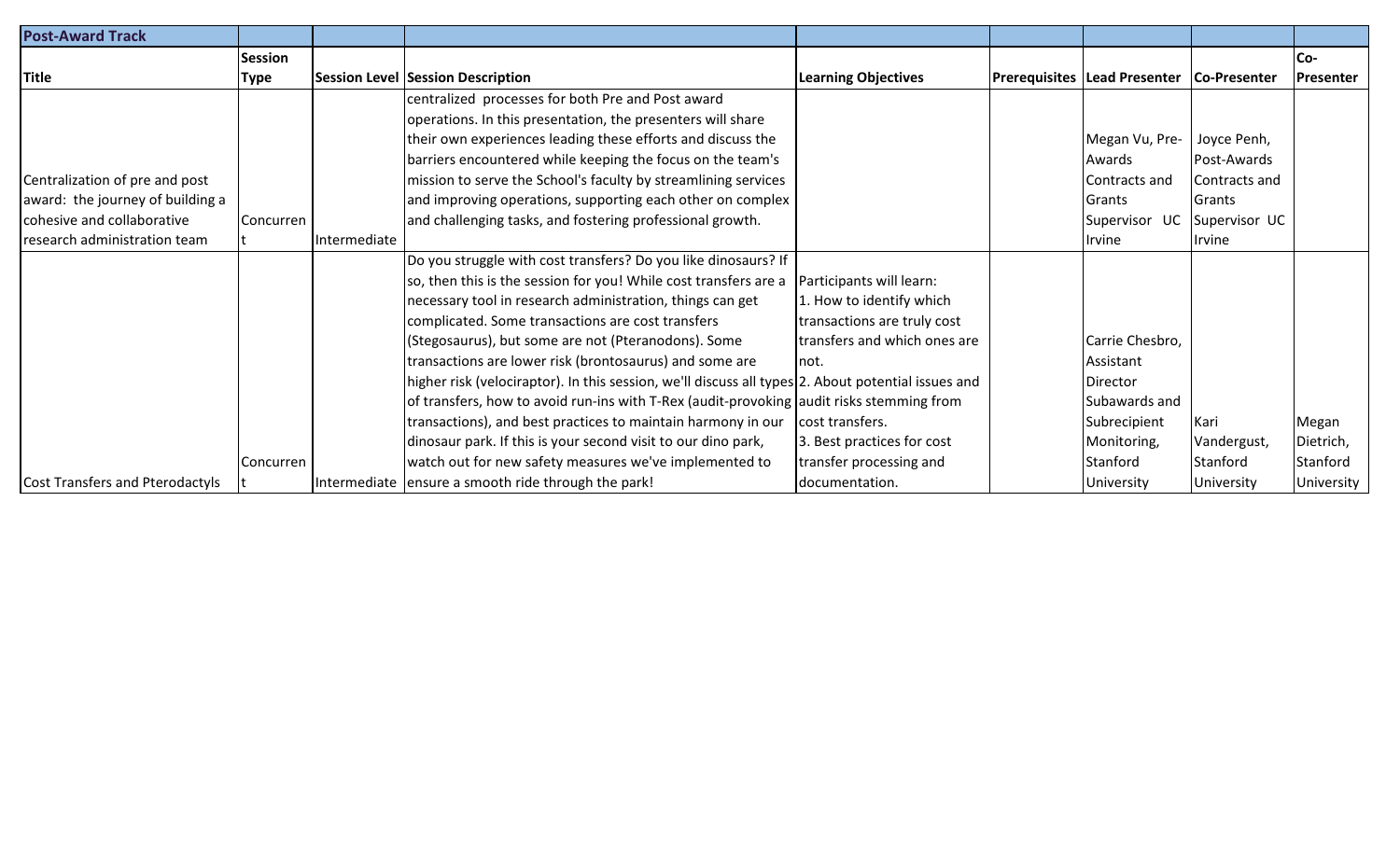|                                     |                     |          |                                                                                             | Learning objectives: During      |                  |         |  |
|-------------------------------------|---------------------|----------|---------------------------------------------------------------------------------------------|----------------------------------|------------------|---------|--|
|                                     |                     |          |                                                                                             | this session, participants will: |                  |         |  |
|                                     |                     |          |                                                                                             | 1. Learn the differences         |                  |         |  |
|                                     |                     |          |                                                                                             | between and understand the       |                  |         |  |
|                                     |                     |          | Cost sharing can be challenging and confusing, especially with implications of cost sharing |                                  |                  |         |  |
|                                     |                     |          | regard to identifying the funding sources to cover cost sharing types.                      |                                  |                  |         |  |
|                                     |                     |          | and tracking cost sharing commitments. Most universities                                    | 2. Consider how the cost         |                  |         |  |
|                                     |                     |          | discourage unnecessary and unsupported voluntary cost                                       | share commitment and             |                  |         |  |
|                                     |                     |          | sharing. Research administrators should have a deep                                         | budget at the proposal           |                  |         |  |
|                                     |                     |          | understanding of cost sharing to help Principal Investigators                               | submission stage has             |                  |         |  |
|                                     |                     |          | understand sponsor requirements and institutional policy, as                                | implications for the post        |                  |         |  |
|                                     |                     |          | well as help them develop proposal budgets that adhere to                                   | award management of the          |                  |         |  |
| Differentiating between Cost        |                     |          | these policies. This session will outline the different types of                            | award.                           | Amanda He,       |         |  |
| Sharing Types - Mandatory vs.       |                     |          | cost sharing and the implications on proposal submission and 3. Identify best practices and |                                  | Research         |         |  |
| Voluntary                           |                     |          | post-award management processes. The session will provide                                   | strategies for tracking cost     | <b>Business</b>  |         |  |
| Committed/Uncommitted Cost          | Concurren           |          | real-life scenarios, and address the challenges during the                                  | sharing throughout the life of   | Manager, City of |         |  |
| <b>Sharing</b>                      |                     | Beginner | various stages of a sponsored project.                                                      | the award.                       | Hope             |         |  |
|                                     |                     |          | Federally funded global sponsored projects present a unique                                 |                                  |                  |         |  |
|                                     |                     |          | opportunity to engage in work beyond the US that can have a                                 |                                  |                  |         |  |
|                                     |                     |          | significant impact. But working globally can present                                        |                                  |                  |         |  |
|                                     |                     |          | operational challenges when executing a project. Many of                                    |                                  |                  |         |  |
|                                     |                     |          | these challenges, like tax concerns, country registration, and                              |                                  |                  |         |  |
|                                     |                     |          | foreign workers are not always considered or known about                                    |                                  |                  |         |  |
|                                     |                     |          | during the pre-award stage. Considering the post-award                                      | 1. Identify special              |                  |         |  |
|                                     |                     |          | implications of these challenges during the pre-award stage                                 | considerations for global        |                  |         |  |
|                                     |                     |          | can help lead to a quicker project start-up. We will walk                                   | sponsored projects               |                  |         |  |
|                                     |                     |          | through different stages of proposal planning to discuss how                                | 2. Identify trouble spots for    |                  |         |  |
| Thinking locally, working globally: |                     |          | certain considerations can set the award up for success. We                                 | global sponsored projects        |                  | Melinda |  |
| Pre-award planning for post-        |                     |          | will also share some lessons learned from our experience in                                 | that should be discussed         | Ashley Erbes,    | Marino  |  |
| award success                       | Discussion Advanced |          | both pre and post-award stages of global sponsored projects.                                | during proposal development      | Ed.D.            | ASU     |  |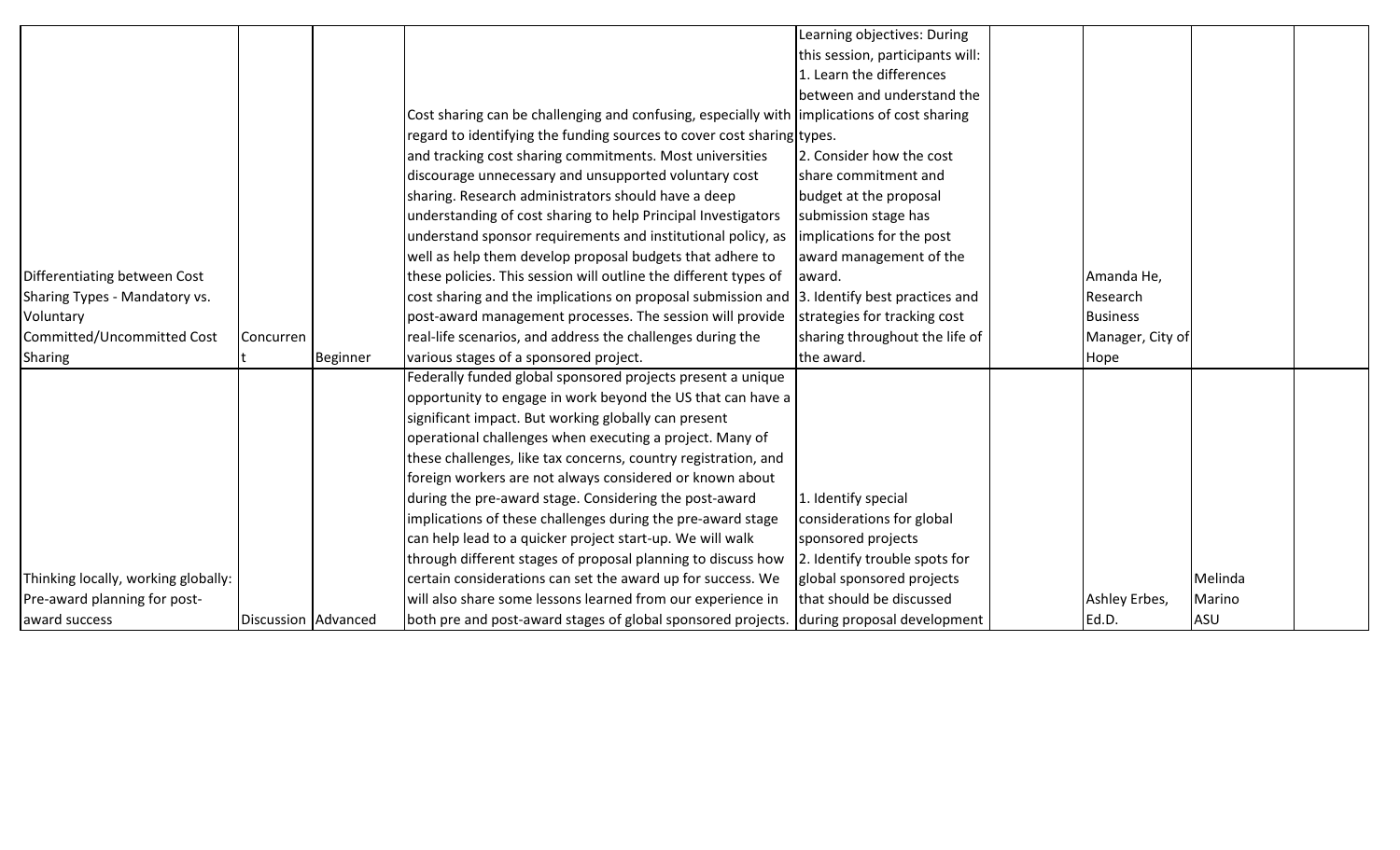|                                  |                     |                         |                                                                                               | • Bave a clear understanding             |                 |                       |             |               |
|----------------------------------|---------------------|-------------------------|-----------------------------------------------------------------------------------------------|------------------------------------------|-----------------|-----------------------|-------------|---------------|
|                                  |                     |                         |                                                                                               | of the importance of close-              |                 |                       |             |               |
|                                  |                     |                         |                                                                                               | outs in the award life cycle             |                 |                       |             |               |
|                                  |                     |                         |                                                                                               | • Bave a better understanding            |                 |                       |             |               |
|                                  |                     |                         |                                                                                               | of what a complete close-out             |                 |                       |             |               |
|                                  |                     |                         |                                                                                               | entails                                  |                 |                       |             |               |
|                                  |                     |                         |                                                                                               | • Appreciate how instituting             |                 |                       |             |               |
|                                  |                     |                         |                                                                                               | an internal audit practice can           |                 |                       |             |               |
|                                  |                     |                         |                                                                                               | make close-outs less painful             |                 |                       |             |               |
|                                  |                     |                         |                                                                                               | ·Bonus objective: attendee               |                 |                       |             |               |
|                                  |                     |                         |                                                                                               | may be able to start                     |                 |                       |             |               |
|                                  |                     |                         |                                                                                               | conversations at their                   |                 | Leslie                |             |               |
|                                  |                     |                         |                                                                                               | institution about how                    |                 | Rodelander,           |             |               |
|                                  |                     |                         | Close-outs: why they are important and how we can make                                        | improve their close-out                  |                 | <b>Research Grant</b> |             |               |
|                                  |                     |                         | them less batty by following a close-out checklist and putting process                        |                                          |                 | Analyst, Cal Poly     |             |               |
| Inside the Closeout Cave         | Discussion Beginner |                         | an internal audit tool in place.                                                              |                                          |                 | Humboldt              |             |               |
|                                  |                     |                         |                                                                                               | Common                                   |                 |                       |             |               |
|                                  |                     |                         |                                                                                               | problems/challenges. Maybe               |                 |                       |             |               |
|                                  |                     |                         |                                                                                               | a discussion group with 3-4              |                 |                       |             |               |
|                                  |                     |                         |                                                                                               | panelists. Perspective of both           |                 |                       |             |               |
|                                  |                     |                         |                                                                                               | outgoing & incoming                      |                 |                       |             | Nicole        |
| PI Transfers (TBD)               |                     | Discussion Intermediate |                                                                                               | Universities                             |                 | Jessica Kim           | Vicki Krell | <b>Braman</b> |
|                                  |                     |                         | According to Uniform Guidance (UG), participant support                                       |                                          |                 |                       |             |               |
|                                  |                     |                         | costs are allowable on federal awards with prior sponsor                                      | -List typical participant                |                 |                       |             |               |
|                                  |                     |                         | approval. Even so, managing participant support is fraught                                    | support costs                            |                 |                       |             |               |
|                                  |                     |                         | with confusion, difficulties, and challenges. Join us for 'Taking  -Identify requirements for |                                          | 2-3 years of    |                       |             |               |
|                                  |                     |                         | the Fright Out of Participant Support Costs' where we will                                    | expending participant support post-award |                 |                       |             |               |
|                                  |                     |                         | cover what constitutes participant support and what                                           | -Recognize limitations of                | experience in   |                       |             |               |
| Taking the Fright Out of         | <b>Concurren</b>    |                         | restrictions are in place for expending and reallocating                                      | reallocating participant                 | central or unit |                       |             |               |
| <b>Participant Support Costs</b> | lt.                 |                         | Intermediate participant support costs.                                                       | support costs                            | level           | Tricia Callahan       |             |               |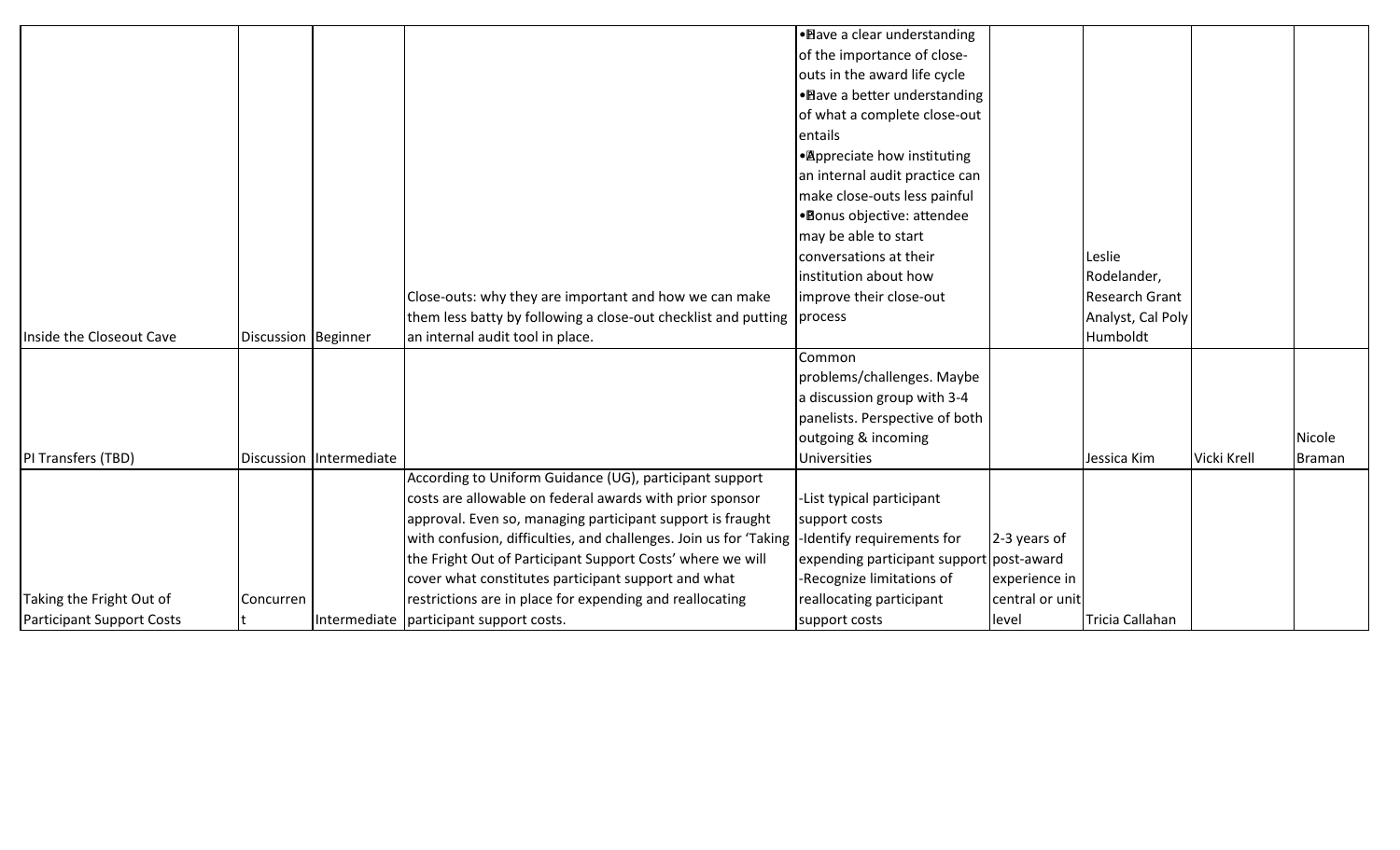| <b>Contracting Track</b>                   |            |                            |                                                                                                                                           |          |                                                                                      |                             |
|--------------------------------------------|------------|----------------------------|-------------------------------------------------------------------------------------------------------------------------------------------|----------|--------------------------------------------------------------------------------------|-----------------------------|
| <b>Title</b>                               |            | Session Type Session Level |                                                                                                                                           | Learning | Lead Presenter<br>Objectives   Prerequisites   (Name & Institution)   & Institution) | <b>Co-Presenter (Name</b>   |
|                                            |            |                            | <b>Session Description</b><br>This session will cover best practices for development of outgoing                                          |          |                                                                                      |                             |
|                                            |            |                            |                                                                                                                                           |          |                                                                                      |                             |
|                                            |            |                            | subawards. From proposal, award issuance, subrecipient monitoring<br>and closeout, there are opportunities for things to fall through the |          |                                                                                      |                             |
|                                            |            |                            | cracks at each stage. We may understand that there are best                                                                               |          |                                                                                      |                             |
|                                            |            |                            | practices for administering awards, but how do we implement them                                                                          |          | Elaine Jun, Subaward<br>Compliance Officer,                                          | Ariana (Evensen)            |
|                                            |            |                            | at our institutions? To help optimize your outgoing subawards                                                                             |          | The Lundquist                                                                        | Abrahamsen, Grant           |
|                                            |            |                            | process, we'll discuss the importance of building a useful subaward                                                                       |          | Institute                                                                            | <b>Proposal Coordinator</b> |
|                                            |            |                            | agreement by considering needs for administration, effectively                                                                            |          |                                                                                      |                             |
| <b>Working Together to Build a Lasting</b> |            |                            | collaborating with key players involved, and offering tips and tricks to                                                                  |          |                                                                                      |                             |
| Subaward with a Solid Foundation           | Concurrent | Intermediate               | set you up for success.                                                                                                                   |          |                                                                                      |                             |
|                                            |            |                            | This session will be a basic overview of the FAR: What is the FAR?                                                                        |          |                                                                                      |                             |
|                                            |            |                            | What is the purpose? How does one approach FAR clauses - how to                                                                           |          |                                                                                      |                             |
|                                            |            |                            | look up prescriptions, determine applicability and consider                                                                               |          | Erin Kinne, Stanford                                                                 | Jennifer Scerri,            |
| Ghosts, Goblins and Bats! Navigating the   |            |                            | appropriate alternatives, and how to institutionally mitigate any                                                                         |          | University                                                                           | <b>Stanford University</b>  |
| spooky world of the FAR                    | Concurrent | <b>Beginner</b>            | problematic clauses.                                                                                                                      |          |                                                                                      |                             |
|                                            |            |                            | This session will be a high level discussion about various kinds of data                                                                  |          | Russell Brewer,                                                                      |                             |
|                                            |            |                            | use and other complex agreements. Come chat with Stanford's AVP                                                                           |          |                                                                                      |                             |
| Complex Agreements and DUAs                | Discussion | Intermediate               | of Research Administration and get your questions answered.                                                                               |          | <b>Stanford University</b>                                                           |                             |
|                                            |            |                            | This session will discuss best practices and negotiation tactics to use                                                                   |          | Claire Freund,                                                                       | Matt Smith, Boise           |
| TBN - negotiation tactics                  | Concurrent | Beginner                   | when working with sponsors.                                                                                                               |          | University of Idaho                                                                  | <b>State University</b>     |
|                                            |            |                            |                                                                                                                                           |          | Zach Gill, Oregon                                                                    | Peter Gudlewski,            |
| TBN - intellectual property: a basic       |            |                            |                                                                                                                                           |          | <b>State University</b>                                                              | University of               |
| primer                                     | Concurrent |                            | This session will be an overview of intellectual property.                                                                                |          |                                                                                      | California-Berkeley         |
|                                            |            |                            | This session will incorporate a department perspective regarding                                                                          |          | Ashley Stahle,                                                                       | Lisa Allen, Arizona         |
| TBN - how the department will live with    |            |                            | contract terms, and how department administrators will have to                                                                            |          | Colorado State                                                                       | <b>State University</b>     |
| the agreement terms                        | Concurrent |                            | manage an award based on what is negotiated by the central office.                                                                        |          | University                                                                           |                             |
|                                            |            |                            |                                                                                                                                           |          | Kate Stansfield,                                                                     |                             |
|                                            |            |                            |                                                                                                                                           |          | University of                                                                        |                             |
|                                            |            |                            |                                                                                                                                           |          | Colorado (may be co-                                                                 |                             |
| TBN - material transfer agreements         | Concurrent |                            | This session will be an overview of material transfer agreements.                                                                         |          | presenter instead,                                                                   |                             |
|                                            |            |                            | This session will cover various aspects of SBIR/STTR projects,                                                                            |          | TBD)                                                                                 |                             |
| Spooky Business: Managing SBIR/STTR        |            |                            | particularly from a contract perspective. Participants should have at                                                                     |          | Cara Winnewisser,                                                                    | Frosina Al Zgoul, City      |
| Projects                                   | Concurrent | Intermediate               | least a basic familiarity with the SBIR/STTR mechanism.                                                                                   |          | <b>UC Santa Barbara</b>                                                              | of Hope                     |
|                                            |            |                            |                                                                                                                                           |          |                                                                                      |                             |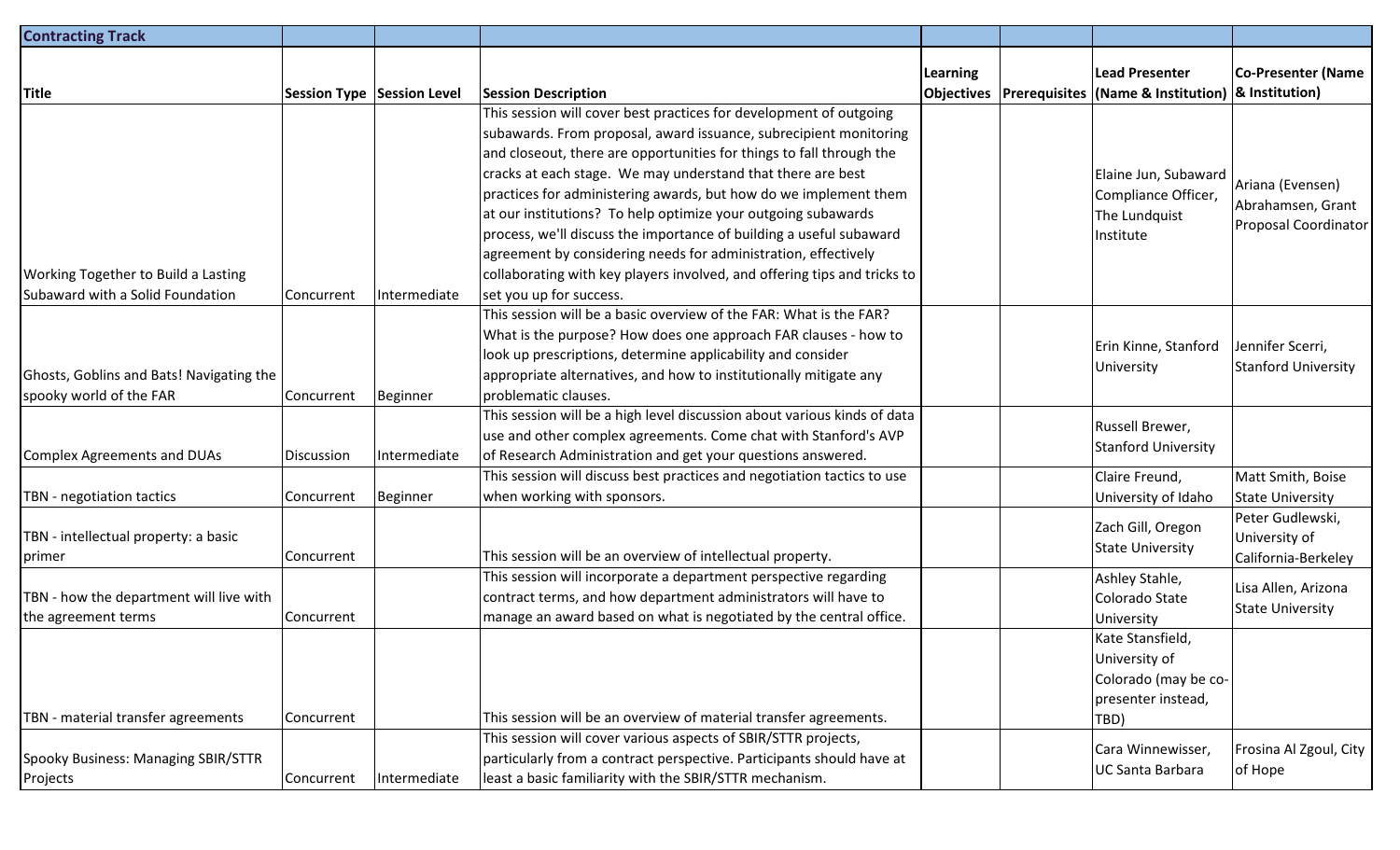| <b>Department/PUI Track</b>       |                               |              |                                                                                   |          |                                   |                                                  |                                         |                                                |
|-----------------------------------|-------------------------------|--------------|-----------------------------------------------------------------------------------|----------|-----------------------------------|--------------------------------------------------|-----------------------------------------|------------------------------------------------|
| <b>Title</b>                      | <b>Session</b><br><b>Type</b> |              | <b>Session Level Session Description</b>                                          | Learning | <b>Objectives   Prerequisites</b> | <b>Lead Presenter</b><br>(Name &<br>Institution) | Co-Presenter<br>(Name &<br>Institution) | <b>Co-Presenter</b><br>(Name &<br>Institution) |
|                                   |                               |              | Tech Transfer and Intellectual Property management can be daunting,               |          |                                   |                                                  |                                         |                                                |
|                                   |                               |              | especially in a PUI environment where research administrators wear a lot of       |          |                                   |                                                  |                                         |                                                |
|                                   |                               |              | hats. This session will demystify the barriers and identify achievable            |          |                                   | James Taylor,                                    |                                         |                                                |
| Tech Transfer: Why it is          |                               |              | approaches to connect teaching institutions to the community through the          |          |                                   | <b>Weber State</b>                               |                                         |                                                |
| important in a PUI                | Concurrent                    | Intermediate | Tech Transfer process.                                                            |          |                                   | University                                       | <b>Taylor Bench</b>                     |                                                |
|                                   |                               |              | This session will provide an overview of clinical research: the stages of         |          |                                   | Jennifer Cory,                                   | Maricelly                               |                                                |
|                                   |                               |              | research, the roles of the various people involved and best practices for         |          |                                   | Director of                                      | Vargas, Director                        |                                                |
|                                   |                               |              | effectively working together. We will review budget factors, compliance           |          |                                   | Strategy &                                       | of Clinical Trials                      |                                                |
| Introduction to Clinical          |                               |              | issues, and contracting components. Key regulations that guide                    |          |                                   | Operations,                                      | Administration,                         |                                                |
| Research                          | Concurrent Beginner           |              | researchers/institutions will also be discussed.                                  |          |                                   | CDCM, Stanford                                   | City of Hope                            |                                                |
|                                   |                               |              | Ever feel like you've been branded as "red tape" because your work is             |          |                                   |                                                  |                                         |                                                |
|                                   |                               |              | associated with policies and regulations? Building a strong relationship with     |          |                                   |                                                  |                                         |                                                |
|                                   |                               |              | your PI-one in which you are established as a teammate instead of a               |          |                                   |                                                  |                                         |                                                |
|                                   |                               |              | barrier—can improve your research administration outcomes and better              |          |                                   |                                                  |                                         |                                                |
|                                   |                               |              | equip you to navigate challenges together. This session aims to 1) identify       |          |                                   |                                                  | Csilla Csaplar,                         |                                                |
|                                   |                               |              | common obstacles in building strong PI-administrator relationships, 2)            |          |                                   | Jennifer Cory,                                   | Director,                               |                                                |
|                                   |                               |              | explore strategies for successful partnerships (including the impact of           |          |                                   | Director of                                      | Engineering                             | Elizabeth                                      |
|                                   |                               |              | effective communication, positive psychology, resourcefulness, and                |          |                                   | Strategy &                                       | Research                                | Gallagher, Saint                               |
| <b>Cultivating Successful PI-</b> |                               |              | advocacy), and 3) draw upon case studies from real life scenarios to engage       |          |                                   | Operations,                                      | Administration,                         | Mary's College                                 |
| Administrator Partnerships        | Concurrent                    |              | Intermediate in an interactive, solution-driven discussion.                       |          |                                   | CDCM, Stanford                                   | Stanford                                | of California                                  |
|                                   |                               |              | Do you think you know a lot about research administration? Have you ever          |          |                                   | Kari Vandergust,                                 |                                         |                                                |
|                                   |                               |              | wanted to be on a game show? This is the session for you! Come test your          |          |                                   | Contract and                                     |                                         |                                                |
| Jeopardy: Research                |                               |              | knowledge of the research administration field with this fun, interactive         |          |                                   | Grant Associate,                                 | Carrie Chesbro,                         |                                                |
| Administration                    |                               |              | game show! Categories include effort, cost share, acronyms, allowability, and     |          |                                   | Stanford                                         | Stanford                                |                                                |
| Championship 2022!                |                               |              | Concurrent Intermediate many others. Come for the knowledge, stay for the prizes! |          |                                   | University                                       | University                              |                                                |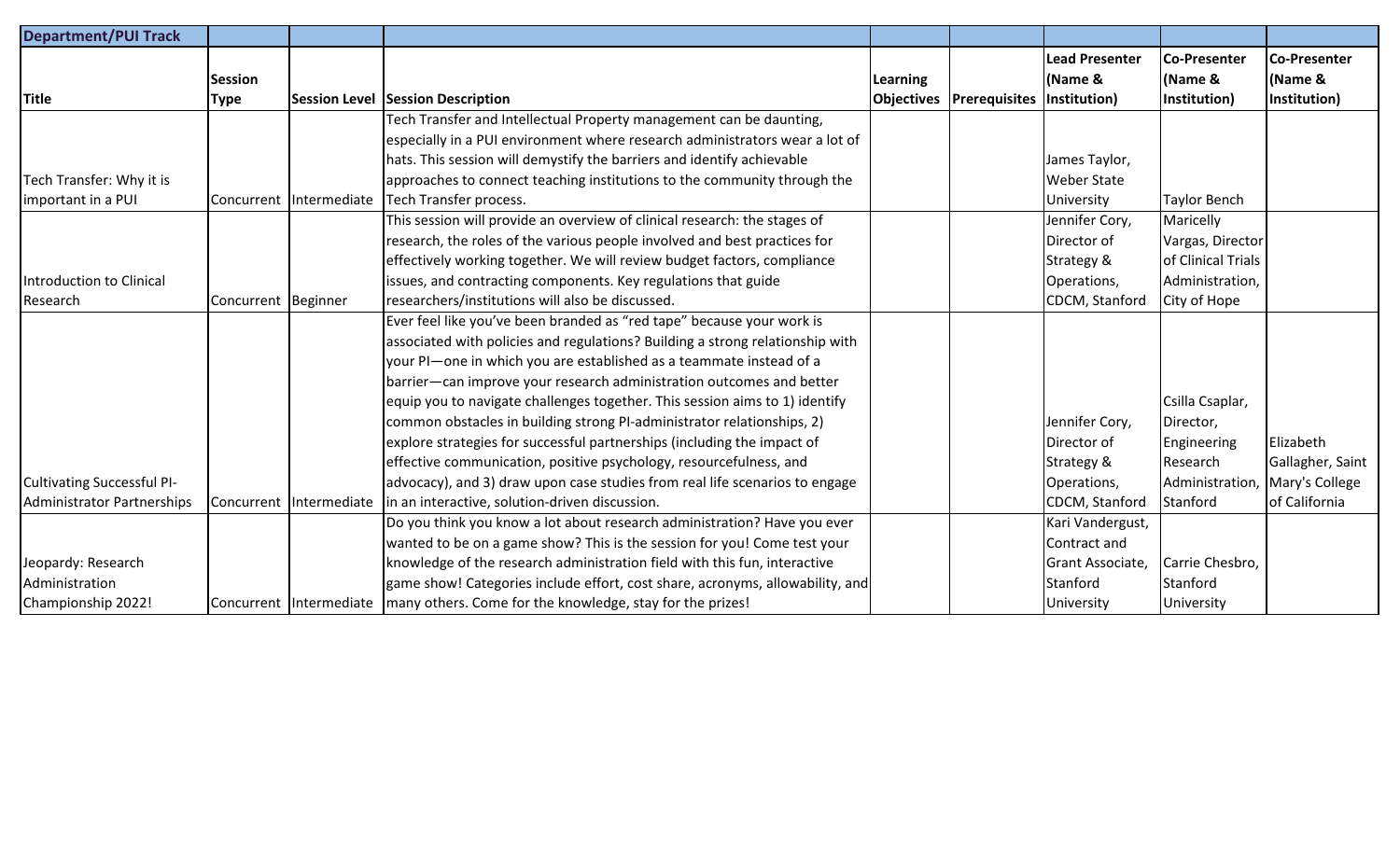|                              |                     | Conventional wisdom advocates for a Research Development Program that          |  |                  |                         |  |
|------------------------------|---------------------|--------------------------------------------------------------------------------|--|------------------|-------------------------|--|
|                              |                     | focuses on the "big three" at PUIs - Training, Resources and Time for faculty  |  |                  |                         |  |
|                              |                     | to engage in grant development work. But what if those things are not          |  |                  |                         |  |
|                              |                     | always enough to explain how and why some faculty seem to excel in the         |  |                  |                         |  |
|                              |                     | grant development world and others never want to hear the word "grants"        |  |                  |                         |  |
|                              |                     | again? Exploring a new theoretical construct called Emergent Grant             |  |                  |                         |  |
|                              |                     | Perspective can be one way that administrators and research administration     |  |                  |                         |  |
|                              |                     | personnel can support faculty academic transition processes towards a more     |  |                  |                         |  |
|                              |                     | intertwined view of faculty teaching scholarship and grant PI. By adding a     |  |                  |                         |  |
|                              |                     | smattering of professional identity development to the conversation, this      |  | Mysti Reneau,    |                         |  |
|                              |                     | session provides concrete approaches to supporting faculty in growing their    |  | PhD, CRA         |                         |  |
|                              |                     | grant relationships both internally and externally, in making connections that |  | (formerly Grants |                         |  |
| Research Development at      |                     | change their perspectives of the grant work and contribute to a more           |  | & Contracts      |                         |  |
| PUIs - Does it Require More  |                     | realistic work plan. In addition, Emergent Grant Perspective takes a fresh     |  | Officer at       |                         |  |
| than a Focus on Training,    |                     | look at the construct of Broader Impacts to encourage expanded scholarship     |  | Gonzaga          |                         |  |
| Resources and Time?          | Concurrent Beginner | for faculty that supports additional grantsmanship into the future.            |  | University)      | <b>TBD</b>              |  |
| NSF Facilitating Research at |                     |                                                                                |  |                  |                         |  |
| PUIs (RUI/REU/etc)           | Concurrent Beginner |                                                                                |  |                  |                         |  |
|                              |                     | Many factors are in play when determining allowability of costs. Cost          |  |                  |                         |  |
|                              |                     | principles, terms and conditions and the obscure "reasonableness" test all     |  |                  |                         |  |
|                              |                     | contribute to the decision of whether costs are allowable or unallowable.      |  |                  |                         |  |
|                              |                     | We will discuss these factors and also touch on methods for consistently       |  |                  | Tara Gonzales,          |  |
|                              |                     | allocating costs across projects. We will provide insights into using routine  |  |                  | Sponsored               |  |
|                              |                     | reporting and data to navigate crucial conversations with PIs. We will share   |  |                  | <b>Project Services</b> |  |
| Can we Buy This? Navigating  |                     | best practices, resources, tools and techniques to help you develop a          |  | Jennifer         | University of           |  |
| <b>Cost Allowability</b>     | Concurrent Beginner | standard approach to allowability determinations.                              |  | Lawrence         | Arizona                 |  |
|                              |                     |                                                                                |  | Perilla Johnson- |                         |  |
|                              |                     |                                                                                |  | Woodard, Charles |                         |  |
|                              |                     |                                                                                |  | R. Drew          |                         |  |
| The Mutual Benefit of        |                     |                                                                                |  | University of    |                         |  |
| Collaborating with           |                     |                                                                                |  | Medicine and     |                         |  |
| HBCU/MSI/PUI                 | Concurrent Beginner |                                                                                |  | Science          |                         |  |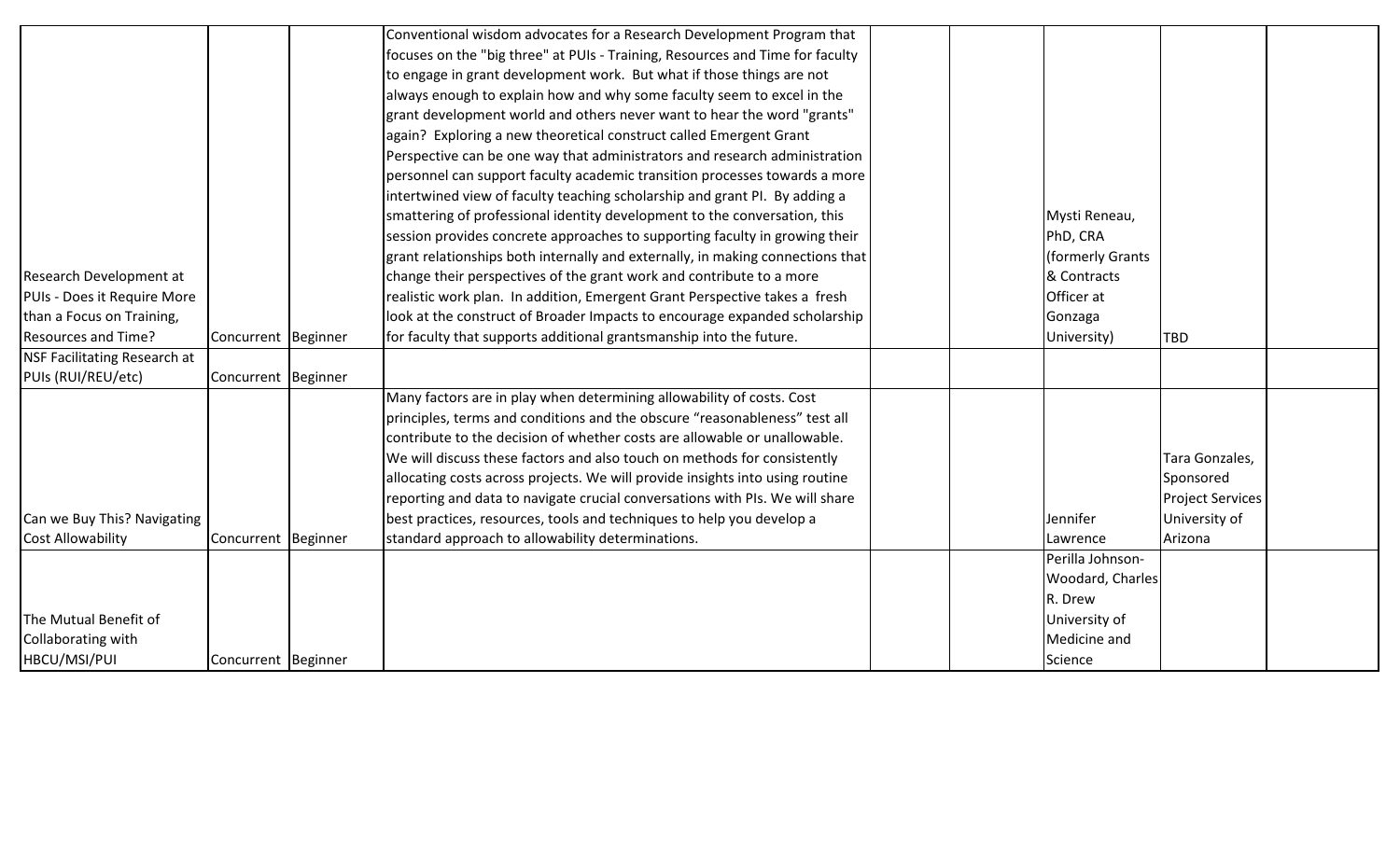|                              |                     | The Administrative Research Core (ARC) Team supports the research of the    |  |                            |              |  |
|------------------------------|---------------------|-----------------------------------------------------------------------------|--|----------------------------|--------------|--|
|                              |                     | Department of Obstetrics and Gynecology in all areas of grant management    |  | Pamela Alvarez,            |              |  |
|                              |                     | and regulatory compliance of basic and clinical research. This session will |  | Administrative             |              |  |
|                              |                     | illustrate the sharing of administrative duties presented throughout the    |  | Research                   |              |  |
| Yours, Mine, and Ours: A     |                     | lifecycle of a funded clinical study from pre-award to the closeout stage   |  | Manager,                   |              |  |
| Case Study on the Sharing of |                     | through the lens of a diverse team. Attendees will evaluate the challenges  |  | University of              |              |  |
| Administrative Duties Over   |                     | posed by a multilevel project with intersecting tasks across administrative |  | Colorado                   | Greta Devol, |  |
| the Lifetime of a Funded     |                     | fields, while also recognizing the benefits of a united, central team as    |  | Anschutz Medical Pre-Award |              |  |
| <b>Clinical Study</b>        |                     | Concurrent Intermediate lopposed to a strictly siloed approach.             |  | Campus                     | Coordinator  |  |
|                              |                     |                                                                             |  |                            |              |  |
| Onboarding/Training          |                     |                                                                             |  |                            |              |  |
| Program                      | Concurrent Beginner |                                                                             |  | <b>Frank Castaneda</b>     | Gina Liebig  |  |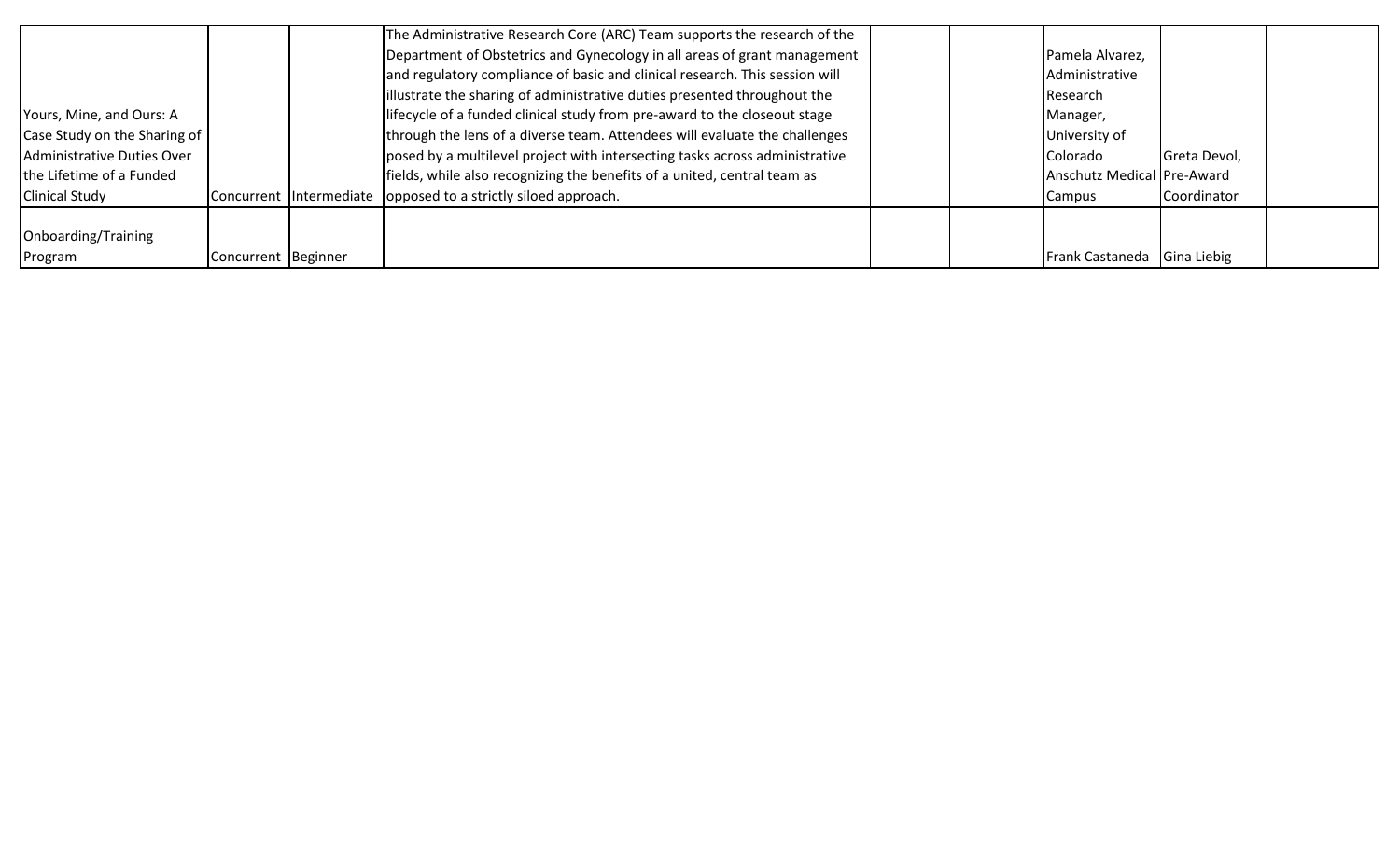| <b>Human Capital &amp; DEI Track</b>                 |                     |                |                                                                            |                            |                                     |                         |
|------------------------------------------------------|---------------------|----------------|----------------------------------------------------------------------------|----------------------------|-------------------------------------|-------------------------|
|                                                      | <b>Session</b>      | <b>Session</b> |                                                                            |                            |                                     |                         |
| <b>Title</b>                                         | <b>Type</b>         | Level          | <b>Session Description</b>                                                 | <b>Learning Objectives</b> | <b>Prerequisites Lead Presenter</b> | Co-Presenter            |
|                                                      |                     |                | Staffing challenges seem to dominate conversations during this new         |                            |                                     |                         |
|                                                      |                     |                | 'great resignation era". Join us as we discuss ways to turn this unique    |                            |                                     |                         |
|                                                      |                     |                | resource challenged environment into an opportunity to recruit top         |                            |                                     |                         |
| Short Staffed? Student RAs to                        |                     |                | talent to research administration through innovative student               |                            |                                     |                         |
| the Rescue!                                          | Discussion Beginner |                | involvement and campus engagement.                                         |                            | Sylvia Bradshaw                     |                         |
|                                                      |                     |                | Every examination of the post-pandemic world includes a discussion         |                            |                                     |                         |
|                                                      |                     |                | surrounding the future of work. Since the emergence of COVID,              |                            |                                     |                         |
|                                                      |                     |                | employers across the U.S. have been reeling from the early-pandemic        |                            |                                     |                         |
|                                                      |                     |                | job losses to the tight labor market in 2021, driven in part by The Great  |                            |                                     |                         |
|                                                      |                     |                | Resignation. A new Pew Research Center survey shows 38-52% of              |                            |                                     |                         |
|                                                      |                     |                | respondents say they quit their jobs due to lack of flexibility. According |                            |                                     |                         |
|                                                      |                     |                | to McKinsey & Company, hybrid models of remote work are likely here        |                            |                                     |                         |
|                                                      |                     |                | to stay, post-pandemic. Remote work raises a vast array of issues and      |                            |                                     |                         |
|                                                      |                     |                | challenges for employees and employers. How can an institution and a       |                            |                                     | Matthew                 |
|                                                      |                     |                | candidate transparently convey their mutual expectations to create a       |                            |                                     | Michener;               |
|                                                      |                     |                | harmonious remote partnership? What actions can a manager take to          |                            |                                     | <b>ASSISTANT</b>        |
|                                                      |                     |                | onboard and integrate new staff into the unique remote culture of          |                            |                                     | <b>DIRECTOR</b>         |
|                                                      |                     |                | their institution? What sorts of daily practices can be adopted to allow   |                            |                                     | Office of               |
|                                                      |                     |                | oversight of your remote workforce without tipping into the realm of       |                            |                                     | <b>Research Support</b> |
| "Come here and leave me                              |                     |                | micromanagement? How can you simultaneously encourage                      |                            |                                     | and Operations          |
| alone": A discussion group about                     |                     |                | independence and also collaboration within a remote workforce? This        |                            |                                     | Office of               |
| how to effectively hire, onboard                     |                     |                | discussion group will explore these specific questions as well as other    |                            | Jenny Gallaher,                     | Research                |
| and successful integrate a                           |                     |                | related to applying for, hiring of, onboarding and management of a         |                            | Proposals & Grants                  | <b>Washington State</b> |
| remote workforce.                                    |                     |                | Discussion Intermediate remote workforce.                                  |                            | Asst. Mgr; UCSF                     | University              |
|                                                      |                     |                | Participants will learn how to leverage surveys and data to track          |                            |                                     |                         |
|                                                      |                     |                | volume, productivity, stakeholder satisfaction, and quality                |                            |                                     |                         |
|                                                      |                     |                | improvements, as well as justify staffing and organizational changes,      |                            |                                     |                         |
|                                                      |                     |                | policy and procedure changes, and budget increases. Examples will be       |                            |                                     |                         |
|                                                      |                     |                | given for University of California San Francisco Pre-Award Office with >   |                            |                                     |                         |
|                                                      |                     |                | 200 staff supporting operations including full proposal development        |                            | Winona Ward,                        |                         |
|                                                      |                     |                | and submission, subcontracting, industry contracting, and clinical trial   |                            | <b>Assistant Vice</b>               |                         |
|                                                      |                     |                | activation. We will describe how collaboration with Post-Award,            |                            | Chancellor,                         |                         |
|                                                      |                     |                | survey instruments and detailed analytics have been used over 5 +          |                            | University of                       |                         |
|                                                      |                     |                | years to demonstrate progress and drive strategic initiatives for a        |                            | California San                      |                         |
| There's Gold in that there Data! Concurrent Advanced |                     |                | UCSF's >\$1.5B/YR research enterprise.                                     |                            | Francisco                           | <b>TBD</b>              |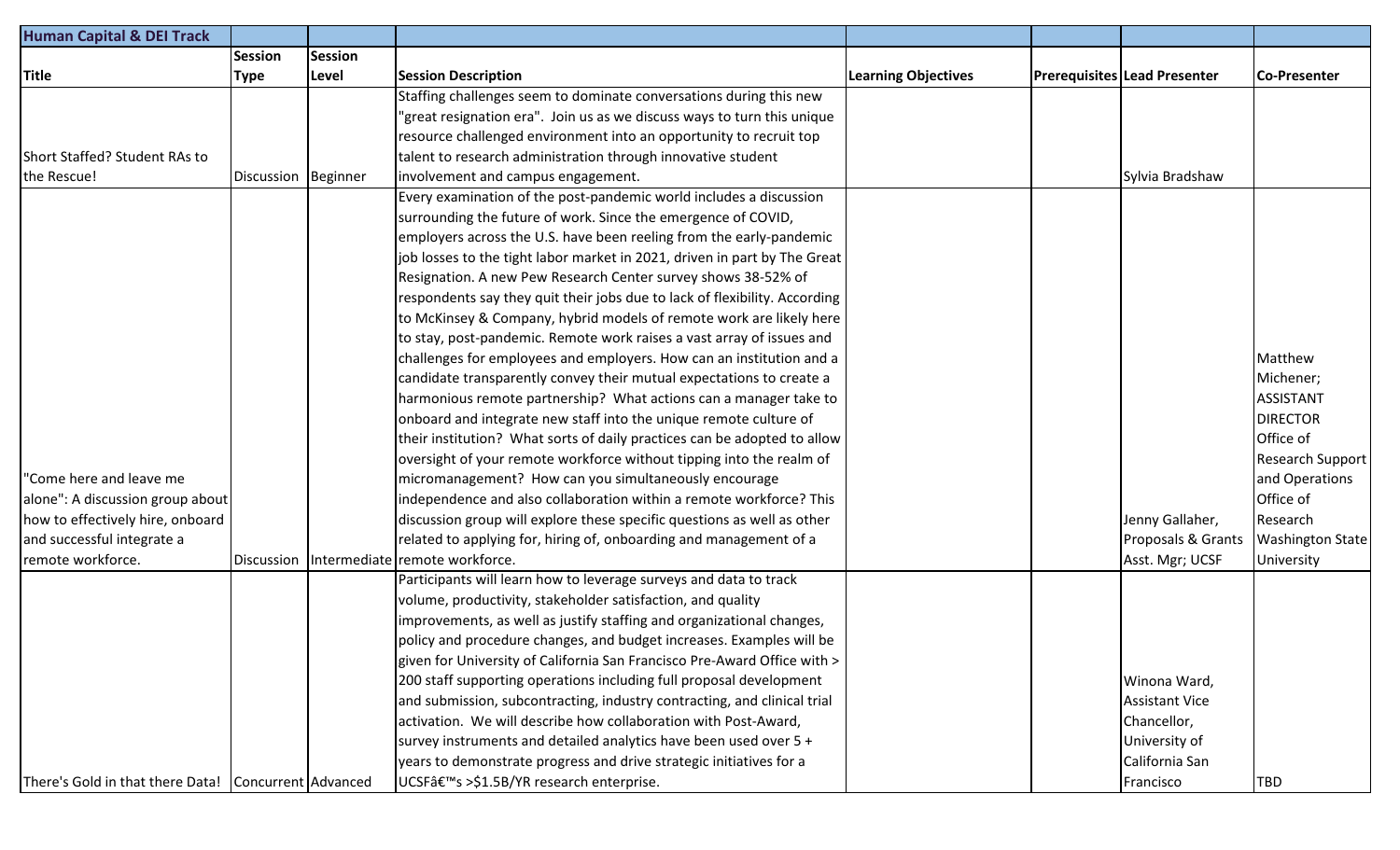|                                   |                     | Remote hiring is here to stay! Learn effective remote onboarding,                               |                                 |            | Trisha Southergill,         | Kelly Bergeron,    |
|-----------------------------------|---------------------|-------------------------------------------------------------------------------------------------|---------------------------------|------------|-----------------------------|--------------------|
| TBD RE: Remote Teams and          |                     | remote team building, and remote working from a fully remote                                    |                                 |            | Colorado State              | Kelly.bergeron@c   |
| <b>Team Building</b>              | Concurrent Beginner | research administration team.                                                                   |                                 |            | University                  | olostate.edu       |
|                                   |                     | Roundups are a reoccurring regional networking event from the Reg.                              |                                 |            |                             |                    |
|                                   |                     | VII PEDC. We host small group discussions simultaneously for social,                            |                                 |            |                             |                    |
|                                   |                     | business, professional development, and networking topics that                                  |                                 |            |                             |                    |
|                                   |                     | participants can move between. For our RM in-person session, we                                 |                                 |            |                             |                    |
|                                   |                     | propose "Presenter Collab - prep your next big idea", "Jackalope                                |                                 |            |                             |                    |
|                                   |                     | networking", and "Social Trivia and Ice-Breakers". Depending on the                             |                                 |            |                             |                    |
|                                   |                     | amount of attending PEDC members, we hope to have a                                             |                                 |            | Sylvia Bradshaw,            |                    |
|                                   |                     | Welcome/Feedback table to share future ideas and/or a "New                                      |                                 |            | Director, Southern          |                    |
| Roundup in Region VII             | Discussion Beginner | Member table" for consistency with previous offerings.                                          |                                 |            | Utah University             | <b>TBD</b>         |
|                                   |                     | A leadership role is more than conducting supervisory tasks. A leader                           |                                 |            | Jason Park                  |                    |
|                                   |                     | has a fundamental role in an employee's career journey and has the                              |                                 |            | Contracts and               |                    |
|                                   |                     | opportunity to profoundly shape the career growth and path of the                               |                                 |            | <b>Grants Director</b>      |                    |
|                                   |                     | individual. In this session, the difficulties of recruitment, identifying                       |                                 |            | Research                    |                    |
|                                   |                     | and cultivating the strengths of the individual, challenging them on the                        |                                 |            | Administration &            |                    |
|                                   |                     | areas where they fall short while being a supporting resource will be                           |                                 |            | Development,                |                    |
| Transformative Leadership - the   |                     | discussed. The session will also cover mentoring and preparing the                              |                                 |            | Office of the Dean          |                    |
| process of hiring, developing and |                     | individual for the " next step" and to become an effective leader                               |                                 |            | UCI School of               |                    |
| retaining the best                | Concurrent Advanced | themselves.                                                                                     |                                 |            | <b>Biological Sciences</b>  |                    |
|                                   |                     |                                                                                                 | about opportunities for         |            |                             |                    |
|                                   |                     |                                                                                                 | career                          |            |                             |                    |
|                                   |                     |                                                                                                 | and professional                |            |                             |                    |
|                                   |                     |                                                                                                 | development for team            |            |                             |                    |
|                                   |                     |                                                                                                 | members.                        |            |                             |                    |
|                                   |                     | As team leaders in research administration, we aim to provide                                   | 2. Participants will be able to |            |                             |                    |
|                                   |                     | opportunities for career and professional development to our staff.                             | understand the structure,       |            |                             |                    |
|                                   |                     | This session focuses on the various opportunities that research                                 | roles and responsibilities of   |            |                             |                    |
|                                   |                     | administrators can explore to further develop their expertise and skills, a centralized pre and |                                 |            |                             |                    |
| A Spooktacular Path: Career and   |                     | and to advance their careers. In addition, the presenters will share                            | post award team, and            |            |                             | Marcel Villalobos, |
| Professional Development for      |                     | their individual experiences with leading a pre-award and post-award                            | campus post award unit.         | Managerial |                             | University of      |
| <b>Research Administrators</b>    |                     | Concurrent Intermediate team in their respective School/College and central campus levels.      |                                 | Role       | Megan Vu, UC Irvine Arizona |                    |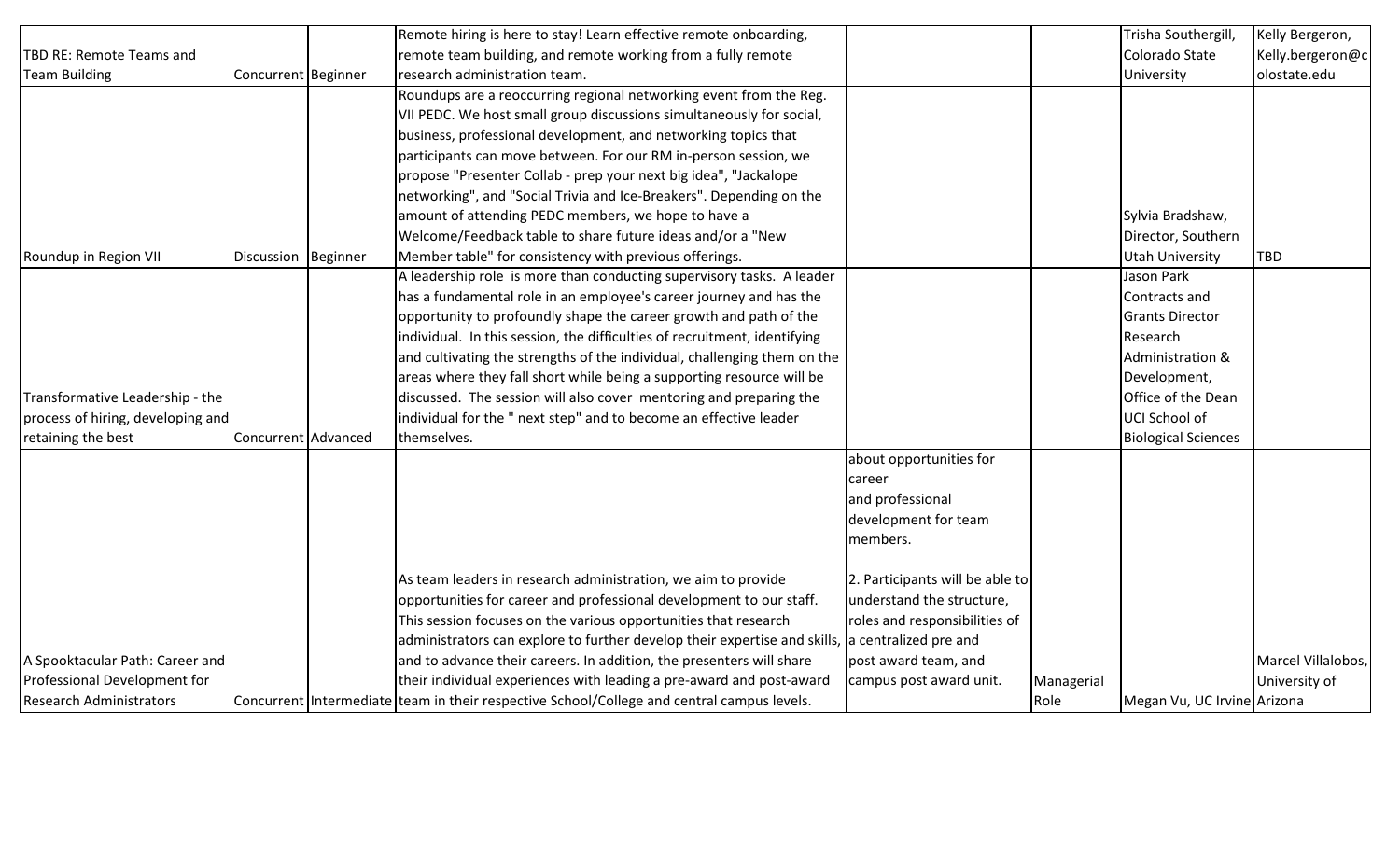| <b>Compliance Track</b>            |                     |                                          |                                                                        |                                                        |                         |                     |
|------------------------------------|---------------------|------------------------------------------|------------------------------------------------------------------------|--------------------------------------------------------|-------------------------|---------------------|
|                                    |                     |                                          |                                                                        |                                                        |                         |                     |
|                                    |                     |                                          |                                                                        |                                                        | <b>Lead Presenter</b>   | <b>Co-Presenter</b> |
|                                    | <b>Session</b>      | <b>Session</b>                           |                                                                        |                                                        | (Name &                 | (Name &             |
| <b>Title</b>                       | <b>Type</b>         | Level                                    | <b>Session Description</b>                                             | <b>Learning Objectives</b>                             | Institution)            | Institution)        |
|                                    |                     |                                          |                                                                        | Exposure to terms and conditions                       |                         |                     |
|                                    |                     |                                          |                                                                        | (DFARs Clauses) relevant to awards with Garrett Steed, |                         |                     |
|                                    |                     |                                          |                                                                        | Controlled Unclassified Information                    | Manager                 |                     |
|                                    |                     |                                          |                                                                        | Understanding of what to do in SPRS                    | PreAward                |                     |
|                                    |                     |                                          |                                                                        | and EXOStar                                            | University of           | Alexa Van           |
|                                    |                     |                                          |                                                                        | What to communicate to IT Leadership                   | Colorado Denver         | Dalsem,             |
| CUI is spooky here's what you need |                     |                                          | A brief introduction into CUI, and update on the state of CUI in the   | regarding SPRS Score (1-100)                           | Anschutz                | University of       |
| to know                            | Concurrent Advanced |                                          | research world, DFAR and SPRS.                                         |                                                        | <b>Medical Campus</b>   | Colorado Boulder    |
|                                    |                     |                                          | Agency implementation statements of the Uniform Guidance go hand-      |                                                        |                         |                     |
|                                    |                     |                                          | in-hand with the updates to the Research Terms and Conditions (RTCs).  |                                                        |                         |                     |
|                                    |                     |                                          | This session will help attendees get a better understanding of how     |                                                        |                         |                     |
|                                    |                     |                                          | various agencies adapted Uniform Guidance by providing an overview     |                                                        |                         |                     |
|                                    |                     |                                          | of the Research Terms and Conditions as they have been detailed in the |                                                        |                         |                     |
|                                    |                     |                                          | Appendix A: Prior Approval Matrix, and by highlighting important       |                                                        |                         |                     |
|                                    |                     |                                          | differences in how RTCs have been applied by various Federal sponsors. |                                                        |                         |                     |
|                                    |                     |                                          | Management of the Federal grants has been greatly simplified by the    |                                                        |                         |                     |
|                                    |                     |                                          | implementation of the Uniform Guidance and by the common rules         | Describe Research Terms and                            |                         |                     |
|                                    |                     |                                          | reflected in the Research Terms and Conditions. However,               | Conditions (RTCs) and their role in                    |                         |                     |
|                                    |                     |                                          | implementation of these improvements and simplifications by the        | administering research awards                          | Beata Najman,           |                     |
|                                    |                     |                                          | Federal Agencies has not been identical, and often these discrepancies | Summarize how participating                            | Director,               |                     |
|                                    |                     |                                          | create confusion. Appendix A: Prior Approval Matrix will be discussed  | agencies have been implementing RTCs                   | <b>Extramural Funds</b> |                     |
|                                    |                     |                                          | during this session to help ensure compliance and effective            | Discuss requirements for                               | Accounting,             |                     |
| Overview of Research Terms and     |                     |                                          | management of the Federal awards. This session is recommended for      | obtaining prior approvals                              | University of           |                     |
| Conditions                         | Concurrent Beginner |                                          | financial and departmental research administrators.                    |                                                        | California, Irvine      |                     |
|                                    |                     |                                          | Overview of what the NSF HERD Survey is, what the information          |                                                        | Leslie                  |                     |
|                                    |                     |                                          | captured is used for and how participation is important to your        |                                                        | Rodelander,             |                     |
|                                    |                     |                                          | institution; discussion of data capture and methods of preparation;    |                                                        | Research Grant          |                     |
|                                    |                     |                                          | and, access to NSF HERD Survey data and ways to put it to use at your  |                                                        | Analyst, Cal Poly       |                     |
| <b>NSF HERD Survey</b>             |                     | Discussion   Intermediate   institution. |                                                                        |                                                        | Humboldt                |                     |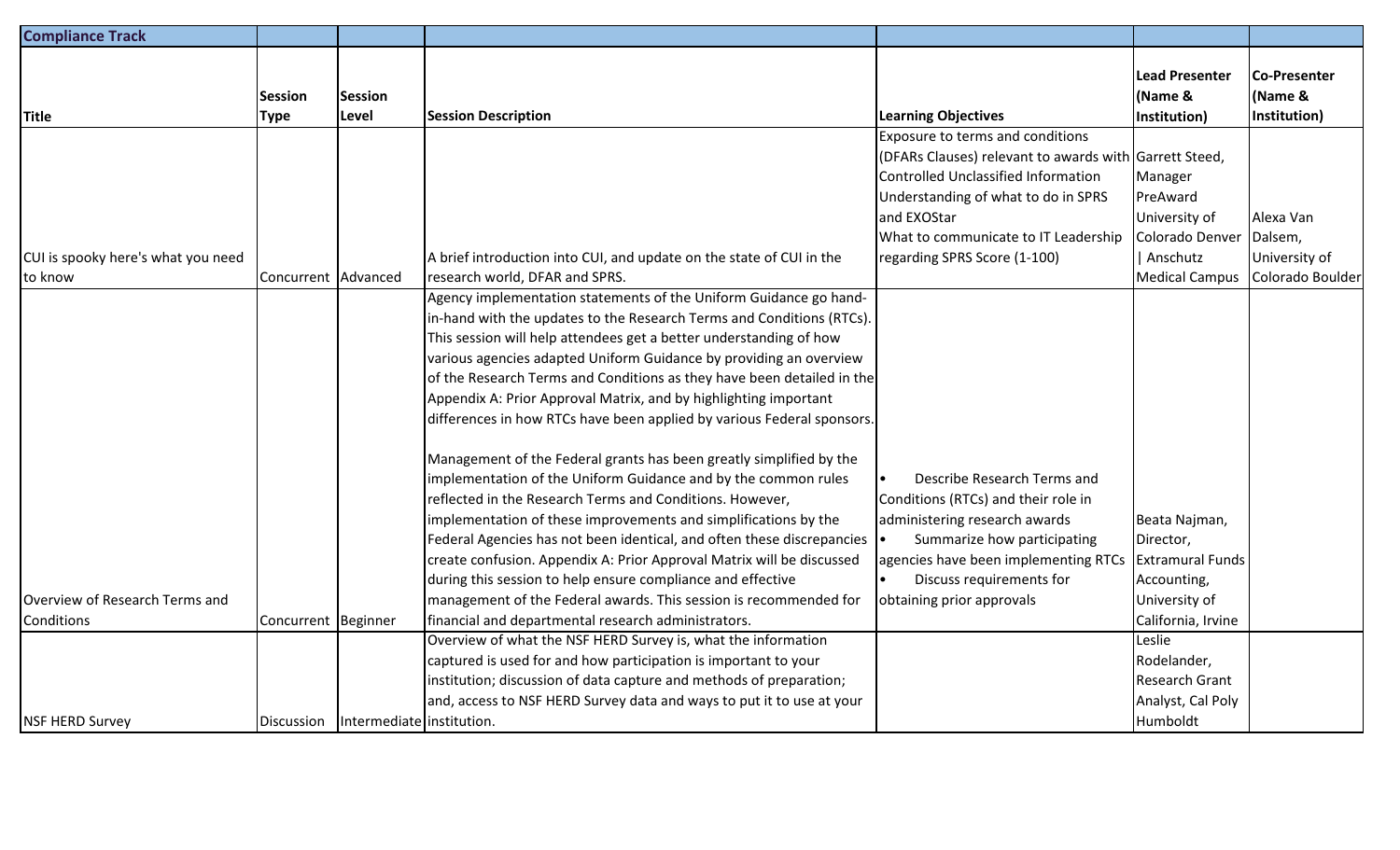|                                   |                     |                                  | There is no comprehensive or common definition of what constitutes                                       | • Define what constitutes foreign     |                                 |                  |
|-----------------------------------|---------------------|----------------------------------|----------------------------------------------------------------------------------------------------------|---------------------------------------|---------------------------------|------------------|
|                                   |                     |                                  | foreign engagement or influence. However, in the context of the                                          | engagement or influence               |                                 |                  |
|                                   |                     |                                  | research environment, it is used generally to describe the efforts by                                    | • Recognize requirements for activity |                                 |                  |
|                                   |                     |                                  | foreign actors, often foreign governments, to unduly influence the                                       | Idisclosures                          |                                 |                  |
|                                   |                     |                                  | funding agency peer review process, illegally or illicitly obtain research                               | • Describe consequences of failure to |                                 | <b>Betty</b>     |
|                                   |                     |                                  | results prior to publication (this may include trade secrets not intended disclose foreign collaboration |                                       | Rosie Madnick,                  | Rasmussen,       |
|                                   |                     |                                  | for publication), or divert US origin technology to benefit foreign                                      | • What actions to take when issues    | THE LUNDQUIST                   | University of    |
| Foreign Influence and Engagement  |                     | Concurrent Intermediate parties. |                                                                                                          | larise                                | <b>INSTITUTE</b>                | Colorado Boulder |
|                                   |                     |                                  |                                                                                                          | Participants will be able to identify |                                 |                  |
|                                   |                     |                                  |                                                                                                          | how the areas intersect with Research |                                 |                  |
|                                   |                     |                                  |                                                                                                          | administration and the research       |                                 |                  |
|                                   |                     |                                  | Are you looking for a deeper understanding of the world of                                               | enterprise;                           |                                 |                  |
|                                   |                     |                                  | Compliance? This workshop will provide a thorough dive into the three $\cdot$ Participants will gain an  |                                       |                                 |                  |
|                                   |                     |                                  | primary areas of the compliance landscape: Institutional Review Board                                    | understanding of common research      |                                 |                  |
|                                   |                     |                                  | (IRB), Institutional Animal Care and Use Committee (IACUC), and                                          | compliance issues; and                |                                 |                  |
|                                   |                     |                                  | Institutional Biosafety Committee (IBC). The interactive session will                                    | Participants will be able to identify |                                 |                  |
| Research Compliance Overview -    |                     |                                  | include case studies, discussions, and exercises to help understand the                                  | project activities that may require a |                                 |                  |
| (IRB, IACUC, IBC)                 |                     |                                  | regulations governing these three areas. Come prepared for lively                                        | compliance review.                    |                                 |                  |
|                                   | Concurrent Beginner |                                  | discussion and sharing among your colleagues.                                                            |                                       | <b>Sandy Sward</b>              |                  |
|                                   |                     |                                  | This is an interactive session that provides tools for getting your point                                |                                       |                                 |                  |
|                                   |                     |                                  | across (ideas from both presenter(s) and solicited from the audience),                                   |                                       |                                 |                  |
|                                   |                     |                                  | Participants will practice presenting solutions to various situations. If                                | • Organize your thoughts to support   |                                 |                  |
|                                   |                     |                                  | you've ever been involved with Toastmasters, think Table Topics.                                         | your points                           |                                 |                  |
| Brewing a Potion for Compliance:  |                     |                                  | Scenarios would be drawn from a hat and participants will have an                                        | • Learn how to address objections and | Betty Rasmussen, Ashley Stahle, |                  |
| How to Talk to Stakeholders about |                     |                                  | opportunity to give a 1 to 2 minute talk on the award requirement. This questions                        |                                       | University of                   | Colorado State   |
| <b>Award Requirements</b>         | Discussion Beginner |                                  | session is meant to be fun, engaging, and provide practical practice.                                    | • Practice what you've learned        | Colorado Boulder University     |                  |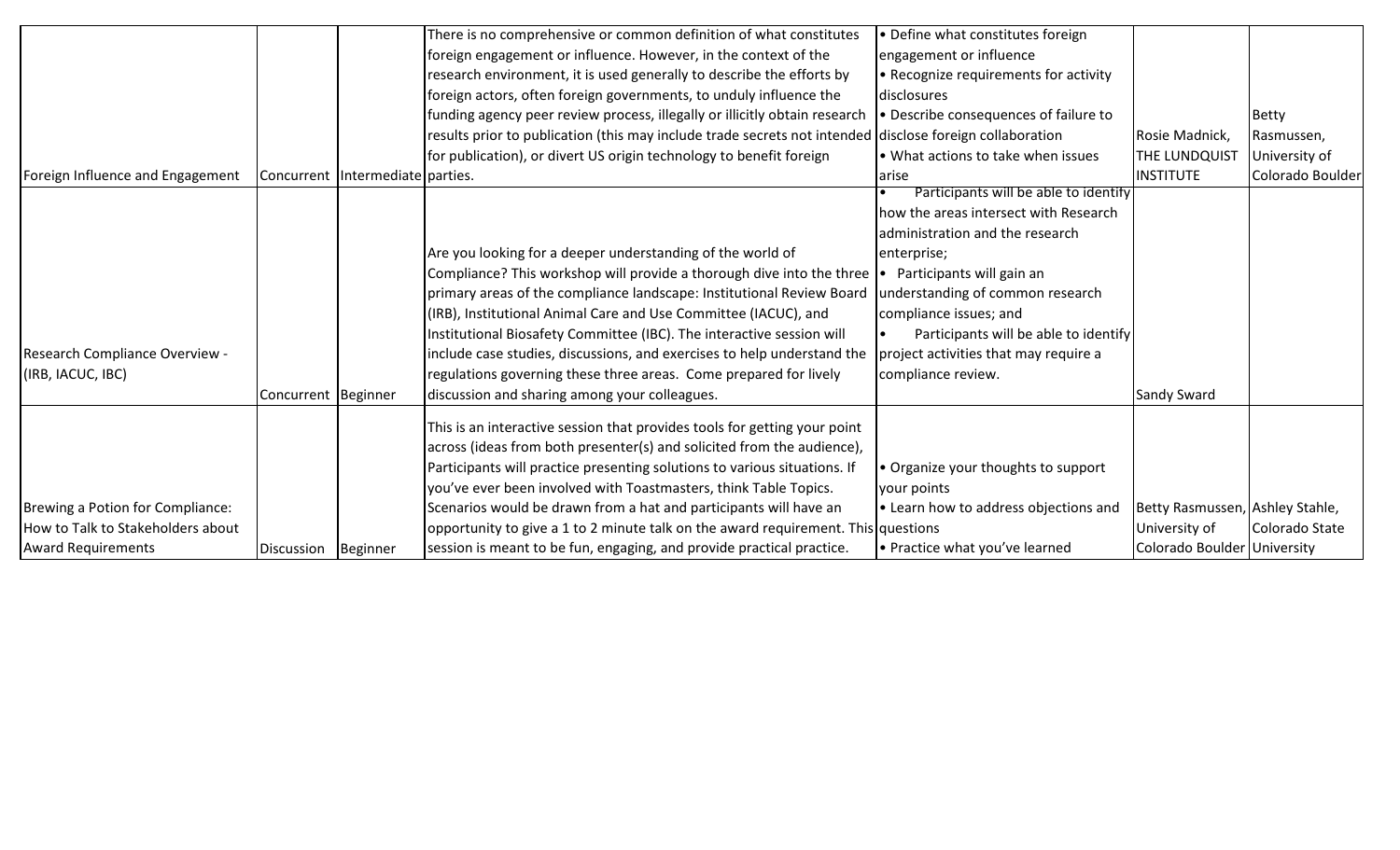| <b>How-To Track</b> |  |  |  |
|---------------------|--|--|--|
|                     |  |  |  |

|                                        |                           | <b>Session</b> |                                                                                                                                                                                                                                | Learning          |                                     |  |
|----------------------------------------|---------------------------|----------------|--------------------------------------------------------------------------------------------------------------------------------------------------------------------------------------------------------------------------------|-------------------|-------------------------------------|--|
| <b>Title</b>                           | <b>Session Type Level</b> |                | <b>Session Description</b>                                                                                                                                                                                                     | <b>Objectives</b> | <b>Prerequisites Lead Presenter</b> |  |
|                                        |                           |                | We will focus on a handful of the more difficult items to navigate with international<br>research administration and end with a discussion on what our institutes have<br>experienced with large international award/contract. |                   |                                     |  |
|                                        |                           |                | Tribal Nations (relationship building/management).                                                                                                                                                                             |                   |                                     |  |
|                                        |                           |                | - Discussion on Executive Order 13175 of November 6, 2000. Consultation and                                                                                                                                                    |                   |                                     |  |
|                                        |                           |                | Coordination with Indian Tribal Governments.                                                                                                                                                                                   |                   |                                     |  |
|                                        |                           |                | WSU Executive Order 41: Policy on Tribal Engagement, Consultation, and Consent                                                                                                                                                 |                   |                                     |  |
|                                        |                           |                | for Joint WSU-Tribal Research Activities and Projects.                                                                                                                                                                         |                   |                                     |  |
|                                        |                           |                | Non-government Organizations (NGO).                                                                                                                                                                                            |                   |                                     |  |
|                                        |                           |                | What is and NGO and when is it needed?                                                                                                                                                                                         |                   |                                     |  |
|                                        |                           |                | What are the steps to put an NGO in place?                                                                                                                                                                                     |                   |                                     |  |
|                                        |                           |                | Pre-award agreement/award review and hand-off to post-award.                                                                                                                                                                   |                   |                                     |  |
|                                        |                           |                | Currency conversions.                                                                                                                                                                                                          |                   |                                     |  |
|                                        |                           |                | Governing law.                                                                                                                                                                                                                 |                   | Matt Michener,                      |  |
|                                        |                           |                | Differing communication languages.                                                                                                                                                                                             |                   | Assistant Diretor,                  |  |
| Risk-based trade-offs in international |                           |                | Current projects at UW and WSU as examples and the unique situations.                                                                                                                                                          |                   | <b>Washington State</b>             |  |
| research administration infrastructure | How-To                    |                | Intermediate - \$125 million USAID and WSU cooperative agreement.                                                                                                                                                              |                   | University                          |  |